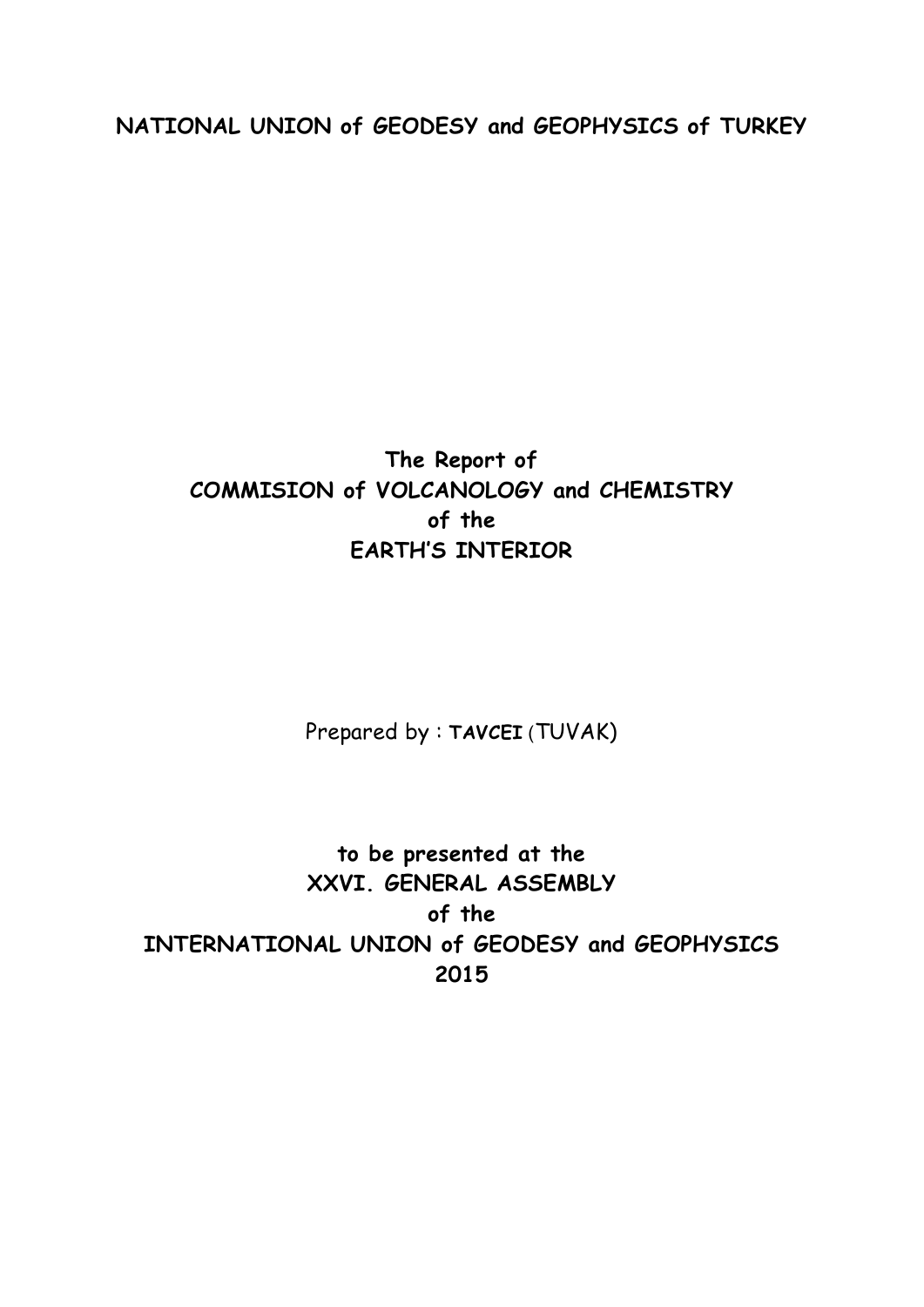## **INTRODUCTION**

The Turkish National Commission for Volcanology and Chemistry of the Earth's Interior (TAVCEI) had continued his work in the period between 2011-2014 on the coordination of the scientific studies on magmatology and geochemistry in Turkey.

The commission is sponsored and supported by the General Directorate of Mineral Research and Exploration (MTA), which corresponds to the Geological Survey in many countries. MTA not only provides the secretarial support but also the web-page of the Commission. The scientific efforts of the Commission are flanked by a considerable number of scientists from the Geology Departments of the leading Universities such as İstanbul Univ., İstanbul Technical Univ., Black Sea Univ., Selçuk Univ., Middle East Technical Univ., Hacettepe Univ., 9 Eylül Univ., Çukurova Univ. etc. From these about 100 scientists are actively involved in the sub-commissions and committees. A group of graduate students and young scientists are also implicated in the activities.

The goals of the Commission are;

- 1- to organize courses, summer-schools, work-shops, symposia and congresses on related topics,
- 2- to inform the public on the volcanogenic hazards
- 3- to provide basic knowledge on the igneous processes in the Earths interior within the framework of popular science.
- 4- to coordinate the multi-disciplinal studies

The Sub-Commissions and Working Groups of TAVCEI are structured according to the popular issues in the country and include:

- 1- SC of Volcanology and Geothermal Energy
- 2- SC of Geochemistry
	- a- WG on Granitoids
	- b- WG on Ophiolites
	- c- WG on Alkaline magmatism
- 3- Isotope Geochemistry and Geochronology
	- a- WG for Data Bank of radiometric ages of plutonic rocks
	- b- WG for Data Bank of radiometric ages of volcanic rocks
- 4- Pyroclastic Deposits
- 5- Igneous Mineral Deposits
- 6- Data Bank on Geochemistry
- 7- Geological Heritage and Natural Monuments of igneous origin
- 8- Igneous Terminology in Turkish
- 9- WG for TAVCEI-Bulleten
- 10- WG for Documentation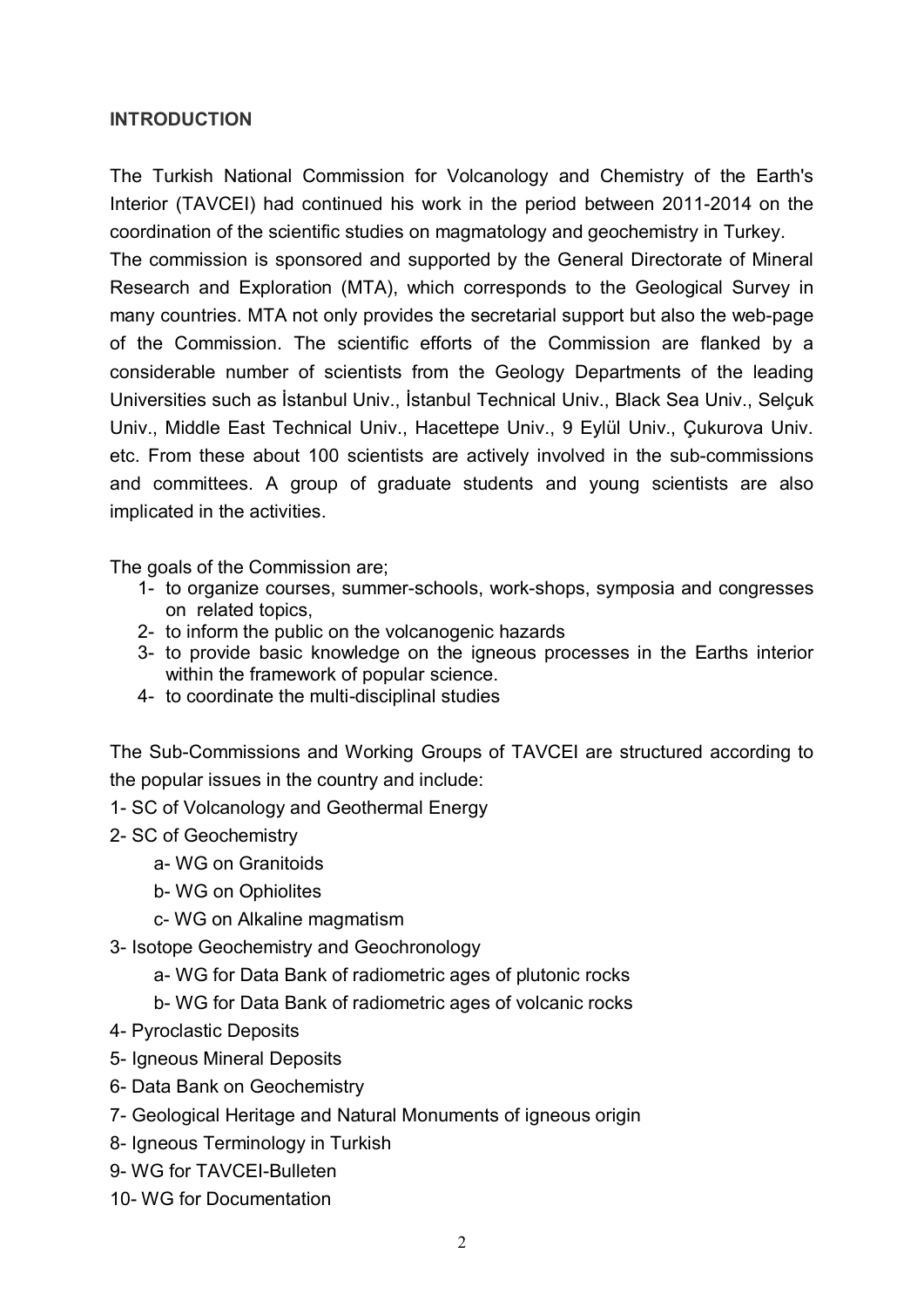In the following the Commission reports its activities and a list of related publications in the 2011-2014 interval.

Further activities of the TAVCEI can be seen on the following web-address of the Commission: **http://www.mta.gov.tr/tuvak**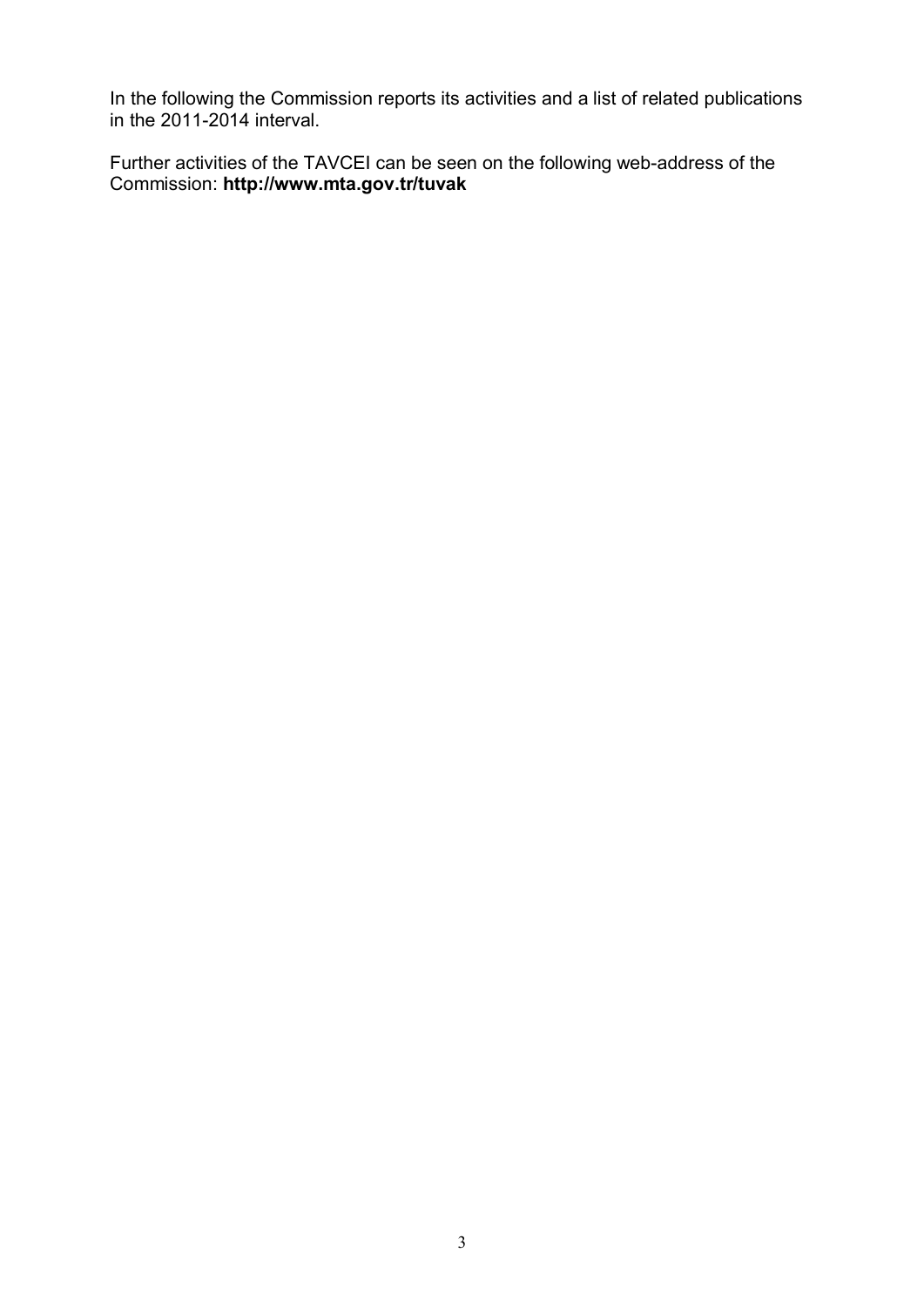## **PUBLICATIONS**

- Abdioğlu, E., [Arslan,](http://www.sciencedirect.com/science/article/pii/S0375674211001701) M., [Kadir,](http://www.sciencedirect.com/science/article/pii/S0375674211001701) S., [Temizel,](http://www.sciencedirect.com/science/article/pii/S0375674211001701) İ., 2015; Alteration mineralogy, lithochemistry and stable isotope geochemistry of the Murgul (Artvin, NE Turkey) volcanic hosted massive sulfide deposit: Implications for the alteration age and ore forming fluids, [Ore Geology Reviews,](http://www.sciencedirect.com/science/journal/01691368) [v. 66,](http://www.sciencedirect.com/science/journal/03756742/112/supp/C) p. 219–242.
- Akal, C., Koralay, O.E., Candan, O., Oberhaensli, R., Chen, F., 2011; Geodynamic Significance of the Early Triassic Karaburun Granitoid (Western Turkey) for the Opening History of Neo-Tethys, Turkish J. Earth Sci., v. 20, issue 3, 255-271.
- [Akal,](http://www.sciencedirect.com/science/article/pii/S0375674211001701) C., [Candan,](http://www.sciencedirect.com/science/article/pii/S0375674211001701) O., [Koralay,](http://www.sciencedirect.com/science/article/pii/S0375674211001701) O.E., [Oberhänsli,](http://link.springer.com/search?facet-author=%22Roland+Oberh%C3%A4nsli%22) R., Chen, F., [Prelevi](http://link.springer.com/search?facet-author=%22Dejan+Prelevi%C4%87%22)ć, D., 2012; Early Triassic potassic volcanism in the Afyon Zone of the Anatolides/Turkey: implications for the rifting of the Neo-Tethys, [International Journal of Earth](http://link.springer.com/journal/531) [Sciences,](http://link.springer.com/journal/531) [v. 101,](http://www.sciencedirect.com/science/journal/03756742/112/supp/C) [Issue](http://link.springer.com/journal/710/103/1/page/1) 1, p. 177-194.
- [Akal,](http://www.sciencedirect.com/science/article/pii/S0375674211001701) C., Helvacı, C., [Prelevi](http://link.springer.com/search?facet-author=%22Dejan+Prelevi%C4%87%22)ć, D., [Van Den Bogaard,](http://link.springer.com/search?facet-author=%22Paul+van+den+Bogaard%22) P., 2013; High-K volcanism in the Afyon region, western Turkey: from Si-oversaturated to Si-undersaturated volcanism, [International Journal of Earth Sciences,](http://link.springer.com/journal/531) [v. 102,](http://www.sciencedirect.com/science/journal/03756742/112/supp/C) I[ssue 2](http://link.springer.com/journal/710/103/1/page/1), p. 435-453.
- Akçe, M.A., Kadıoğlu, Y.K., 2013; Petrology and origin of Yozgat Intrusive Complex, Central Anatolia, Turkey, Mineralogical Magazine, v. 77 issue 5, p. 551-635.
- Akın, L., Aydar, E., Schmitt, A. K., and Çubukçu, H. E.,2012. Tephra Geochronology and Zircon Chemistry in Cappadocia. EGU, Vienna, Austria, 22-27 April 2012.
- Akın, L., Aydar, E., Schmitt, A., and Çubukçu, H.E., 2014. Comparison of Zircon (Ti) Thermometry and Typology of the Cappadocian Ignimbrites. EGU General Assembly 2014, Geophysical Research Abstracts Vol. 16, EGU2014-537, 2014.
- Akın, L., Aydar,E., Schmitt, A.K., Çubukçu, H.E., 2014. Zircon Typology and Whole Rock Systematics as Petrogenetic indicators for Neogene Ignimbrites and Quaternary Rhyolites of Central Anatolian Volcanic Province. 67th Turkish Geological Congress, April-2014.
- Akkiraz, M. S., Akgün, F., Örçen, S., 2011; Stratigraphy and palaeoenvironment of the Lower-"middle" Oligocene units in the northern part of the Western Taurides (İncesu area, Isparta, Turkey) Journal of Asian Earth Sciences, v. 40, Issue 2, p. 452-474
- Aktağ A., Öztüfekçi Önal A., 2014; Tunceli Güneyindeki Tersiyer Volkanitlerinin Petrografisi ve Jeokimyası. Tunceli Üniversitesi, Fen Bilimleri Enstitüsü, Jeoloji Mühendisliği ABD,Yüksek Lisans.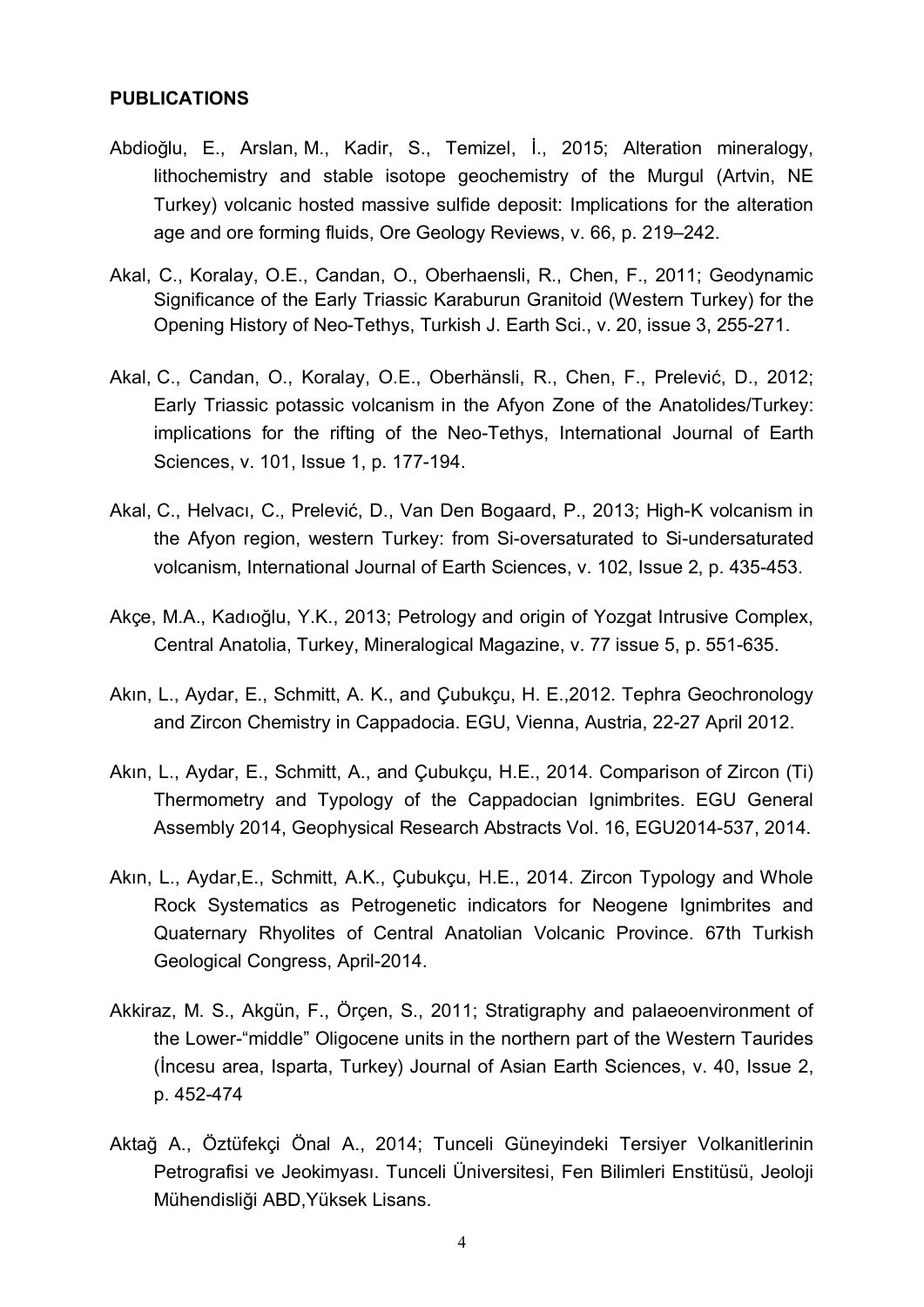- Aktağ A., Öztüfekçi Önal A., 2014; Geology and Geochemistry of the Volcanics from the Eastern Part of Pertek (Tunceli). VI. Geochemistry Symposium with International Participation, 14-17 May, Mersin/Turkey.
- Aktağ, A., Öztüfekçi-Önal, A., Sançar, T., Önal, A., Çimen, O., 2013; New Petrological Data From the Western Termination of East Anatolian Accretionary Complex (EAAC), Eastern Turkey. EGU General Assembly Vienna, Austria.
- Aldanmaz, E., 2012; Trace element geochemistry of primary mantle minerals in spinel-peridotites from polygenetic MOR–SSZ suites of SW Turkey: constraints from an LA-ICP-MS study and implications for mantle metasomatism, Geological Journal, [v. 47, Issue 1, p](http://onlinelibrary.wiley.com/doi/10.1002/gj.v47.1/issuetoc). 59–76.
- Aldanmaz, E., Meisel, T., Celik, O.F., Henjes-Kunst, F., 2012; [Osmium isotope](http://www.sciencedirect.com/science/article/pii/S0009254111004633) [systematics and highly siderophile element fractionation in spinel-peridotites](http://www.sciencedirect.com/science/article/pii/S0009254111004633) [from the Tethyan ophiolites in SW Turkey: Implications for multi-stage evolution](http://www.sciencedirect.com/science/article/pii/S0009254111004633) [of oceanic upper mantle,](http://www.sciencedirect.com/science/article/pii/S0009254111004633) Chemical Geology, v. 294-295, p. 152-164.
- Altın, T. B., Altın, B.N., 2011; Development and morphometry of drainage network in volcanic terrain, Central Anatolia, Turkey, [Geomorphology,](http://www.sciencedirect.com/science/journal/0169555X) [v. 125, Issue 4,](http://www.sciencedirect.com/science/journal/03756742/112/supp/C) p. 485–503.
- Altunkaynak, Ş., Sunal, G., Aldanmaz, E., Genç, C. Ş., Dilek, Y., Furnes, H., Foland, K. A., Yang, J., Yıldız M., 2012; Eocene Granitic Magmatism in NW Anatolia (Turkey) revisited: New implications from comparative zircon SHRIMP U–Pb and 40Ar–39Ar geochronology and isotope geochemistry on magma genesis and emplacement Lithos, v. 155, 15 p. 289-309
- Altunkaynak, Ş., Sunal, G., Genç, Ş.C., Gertisser, R., Dilek, Y., 2011; Making Continental Crust in Extensional Tectonics: Spatial, Temporal and Petrologic Evolution of Cenozoic Granitoid Magmatism in NW Turkey. VII Hutton Symposium on Granites and Related Rocks, Avila, Spain, 4-9 July 2011, Abstract Book p. 6-7.
- Altunkaynak, Ş., Dilek, Y., Genç, Ş.C., Sunal, G., [Gertisser,](http://www.sciencedirect.com/science/article/pii/S1342937X11002802) R., Furnes, H., Foland, K.A., Yang, J., 2012; Spatial, temporal and geochemical evolution of Oligo– Miocene granitoid magmatism in western Anatolia, Turkey, [Gondwana](http://www.sciencedirect.com/science/journal/1342937X) [Research,](http://www.sciencedirect.com/science/journal/1342937X) [v. 21, Issue 4,](http://www.sciencedirect.com/science/journal/1342937X/19/2) p. 961–986.
- Antoine,P.O., Orliac,M.J., Atici,G., Ulusoy,I. Şen,E.,Çubukçu.H.E., Albayrak,E., Oyal,N., Aydar,E., Şen,Ş., 2012. A Rhinocerotid Skull Cooked-to-Death in a 9.2 Ma-Old Ignimbrite Flow of Turkey. Plos One, Volume:7, issue:11, e49997, 1-12.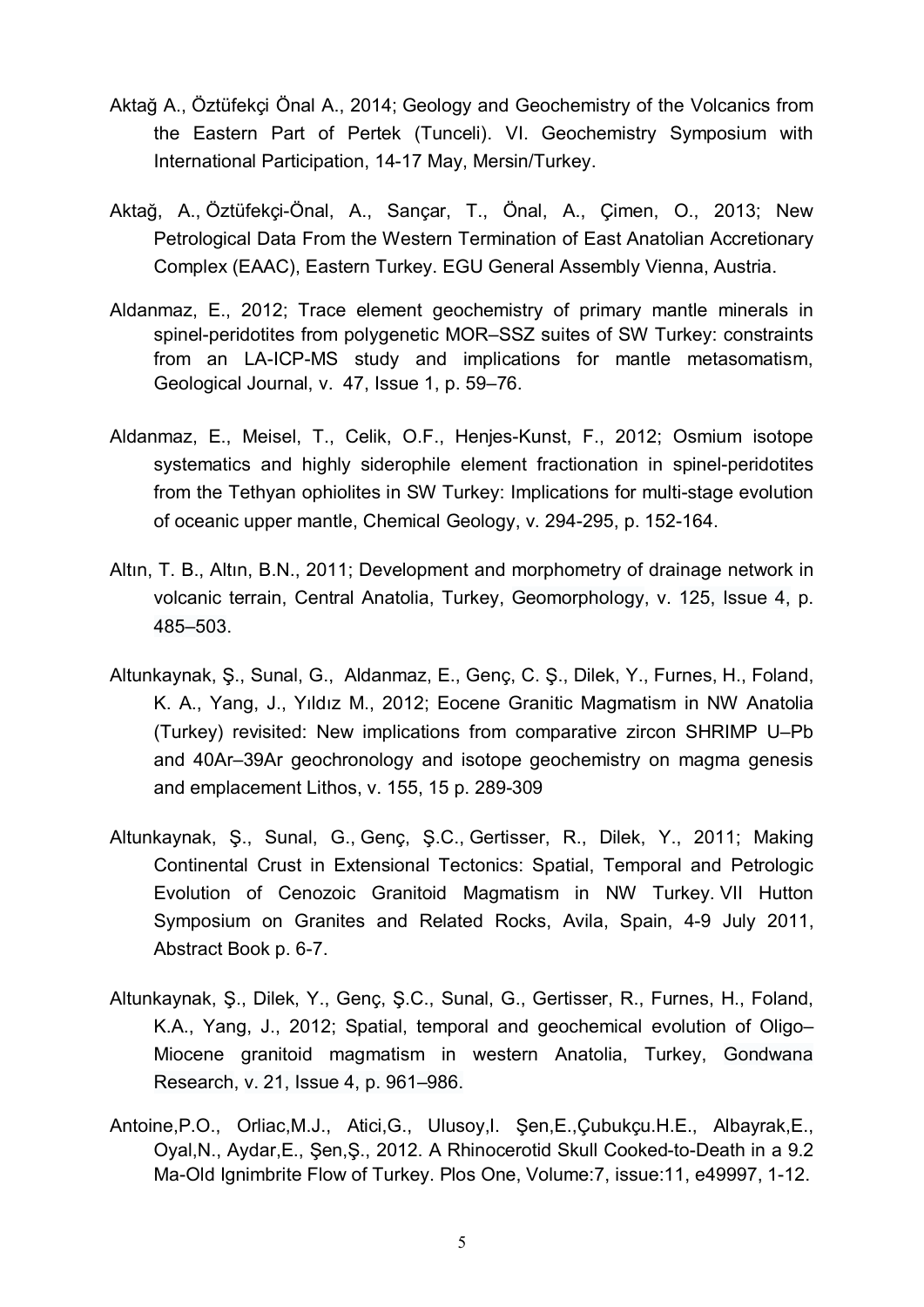- Arslan, M., Temizel, İ., Abdioğlu, E., Kolaylı, H., Yücel, C., Boztuğ, D., Şen, C., 2013; <sup>40</sup>Ar<sup>-39</sup>Ar dating, whole-rock and Sr-Nd-Pb isotope geochemistry of postcollisional Eocene volcanic rocks in the southern part of the Eastern Pontides (NE Turkey): implications for magma evolution in extension-induced origin, [Contributions to Mineralogy and Petrology,](http://link.springer.com/journal/410) v. 166, [Issue 1,](http://link.springer.com/journal/410/166/1/page/1) p. 113-142.
- Aslan, Z., Gucer, M.A., Arslan, M., 2011; 39Ar- 40Ar dating on plagioclases of metabasic and metagranitic rocks in the Yoncayolu metamorphics, NE Turkey, Mineralogical Magazine, v. 75, issue 3, p. 398-464.
- [Aslan,](http://www.sciencedirect.com/science/article/pii/S0375674211001701) Z., [Arslan,](http://www.sciencedirect.com/science/article/pii/S0375674211001701) M., [Temizel,](http://www.sciencedirect.com/science/article/pii/S0375674211001701) İ., Kaygusuz, A., 2014; K-Ar dating, whole-rock and Sr-Nd isotope geochemistry of calc-alkaline volcanic rocks around the Gümüşhane area: implications for post-collisional volcanism in the Eastern Pontides, Northeast Turkey, [Mineralogy and Petrology,](http://link.springer.com/journal/710) [v. 108,](http://www.sciencedirect.com/science/journal/03756742/112/supp/C) [Issue](http://link.springer.com/journal/710/103/1/page/1) 2, p. 245- 267.
- Aydar, E., Çubukçu, H.E., Şen, E., Akın, L., 2013; Central Anatolian Plateau, Turkey: incision and paleoaltimetry recorded from volcanic rocks, Turkish J. Earth Sci., v. 22, issue 5, p. 739-746.
- Aydar, E., Ecochard,E.,Çiner,A., and Fouache,E.,2012. Dry? orWet? Magma-Water Interaction during Minoan-Thera Eruptionof Santorini depicted from 3D morphological analysis of Ashes. EGU, Vienna, Austria, 22-27 April 2012
- Aydar, E., Schmitt, A.K., Çubukçu, H.E., Akin, L., Ersoy, O., Sen, E., Duncan, R.A., Atici, G., 2012; Correlation of ignimbrites in the central Anatolian volcanic province using zircon and plagioclase ages and zircon compositions Journal of Volcanology and Geothermal Research, v. 213–214, p. 83-97
- Aydar,E., 2012. Volcanism, in Quaternary Science. Eds: Kazanci and A. Gurbuz. Ankara University Publications, Number: 350, Ankara, 570 p. (in turkish)
- Aydar,E., Höskuldsson, A., Ersoy, O., and Gourgaud, A., 2012. Comparison of Galunggung1982-83 and Eyjafjalla-2010 Eruptions: definition of eruption dynamics from 3D Ash Surface Morphology. EGU, Vienna, Austria, 22-27 April 2012.
- Aydın, F., 2013; Petrological and Geochemical Constraints on the origin and evolution of the Early Campanian porphyritic rocks from the Eastern Pontide Magmatic Arc, NE-Turkey, Mineralogical Magazine, v. 77 issue 5, p. 551-635.
- Aydın, F., Schmitt, A.K., Siebel, W., Sönmez, M., Ersoy, Y., Lermi, A., Dirik, K.,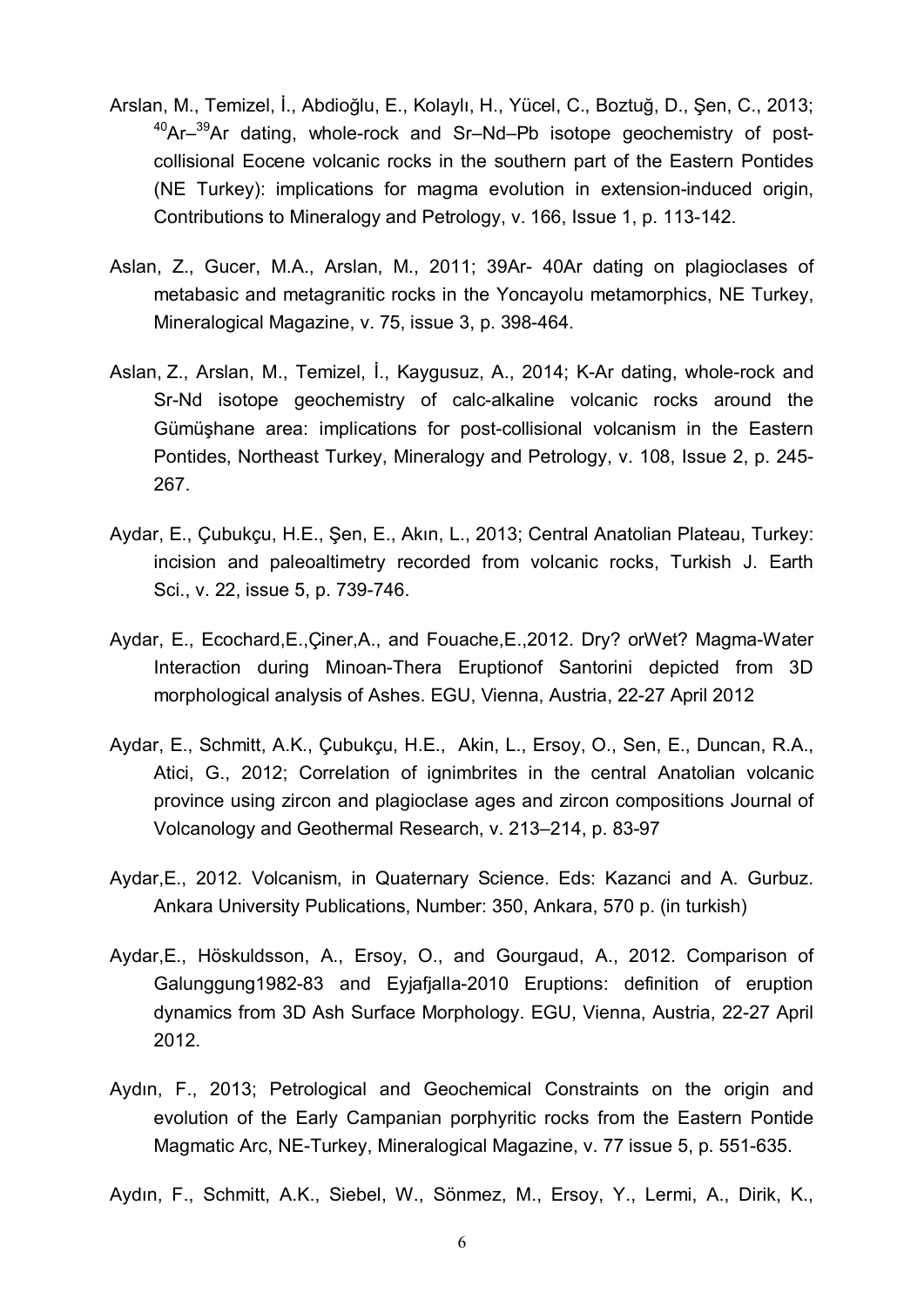Duncan, R., 2014; Quaternary bimodal volcanism in the Niğde Volcanic Complex (Cappadocia, central Anatolia, Turkey): age, petrogenesis and geodynamic implications,[Contributions to Mineralogy and Petrology,](http://link.springer.com/journal/410) v. 168, Issue 5, p. 1078.

- Aydınçaır, E., Şen, C., 2011; Geochemical and Sr-Nd isotopic characteristics of the calc-alkaline volcanic rocks from Borçka (Artvin): Implications for genesis of Tertiary magmatism in the Eastern Pontides (NE Turkey), Mineralogical Magazine, v. 75, issue 3, p. 398-464..
- Aydınçakır, E., 2014; The petrogenesis of Early Eocene non-adakitic volcanism in NE Turkey: Constraints on the geodynamic implications Lithos, v. 208–209, p. 361- 377
- Aydınçakır, E., Şen, C., 2013; Petrogenesis of the post-collisional volcanic rocks from the Borçka (Artvin) area: Implications for the evolution of the Eocene magmatism in the Eastern Pontides (NE Turkey) Lithos, v. 172–173, p. 98-117
- Aygül, M., Topaz, G., Okay,A.I., Satır, M., Meyer, H.P., 2012; The Kemer Metamorphic Complex (NW Turkey): A Subducted Continental Margin of the Sakarya Zone, Turkish J. Earth Sci., v. 21, issue 1, p. 19-35.
- Aysal, N., Ustaömer, T., Öngen, S., Keskin, M., Köksal, S., Mark İ. P., 2012; Fanning Origin of the Early-Middle Devonian magmatism in the Sakarya Zone, NW Turkey: Geochronology, geochemistry and isotope systematics Journal of Asian Earth Sciences, v. 45, p. 201-222
- Bağcı, U., 2013; The geochemistry and petrology of the ophiolitic rocks from the Kahramanmaraş region, southern Turkey, Turkish J. Earth Sci., v. 22, issue 4, p. 536-562.
- Bağcı, U., Alpaslan, M., Frei, R., Kurt, M.A., Temel, A., 2011; Different Degrees of Partial Melting of the Enriched Mantle Source for Plio−Quaternary Basic Volcanism, Toprakkale (Osmaniye) Region, Southern Turkey, Turkish J. Earth Sci., v. 20, issue 1, p. 115-135.
- Bilici, Ö. Kolaylı, H., 2011; Mineral and whole-rock chemical properties of pyroxenites in the peridotites of the Kop Ultramafics, NE Turkey, Mineralogical Magazine, v. 75, issue 3, p. 465-608.
- Bilim, F., 2011; Investigation of the Galatian volcanic complex in the northern central Turkey using potential field data Physics of the Earth and Planetary Interiors, v. 185, Issues 1–2, p. 36-43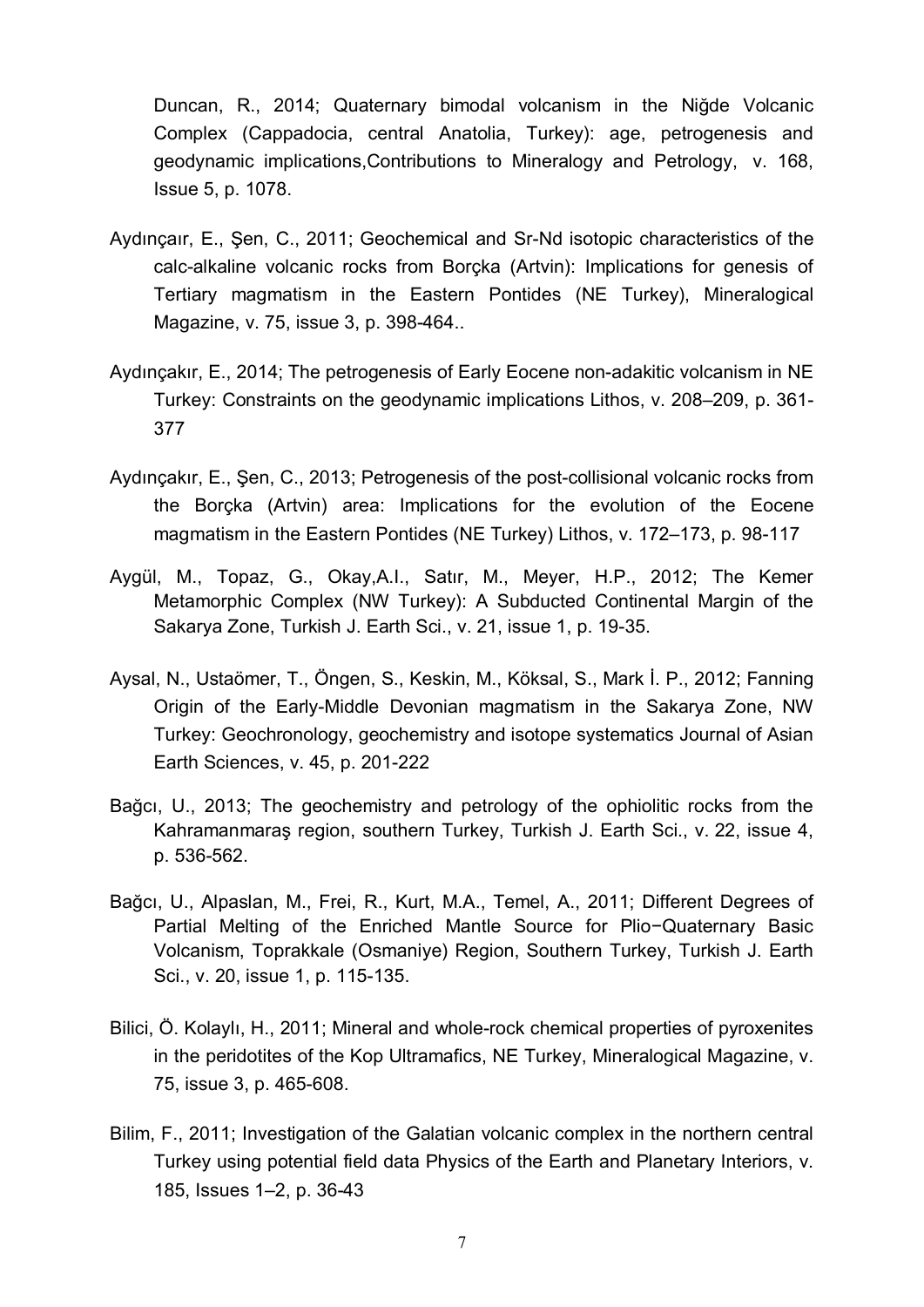- Black, K. N., Catlos, E. J., Oyman, T., 2013; Demirbilek M., Timing Aegean extension: Evidence from in situ U–Pb geochronology and cathodoluminescence imaging of granitoids from NW Turkey Lithos, v. 180– 181, p. 92-108
- Bozkaya, G., 2011; Sulfur isotope composition of the Bagirkacdere lead-zinc deposit, Biga Peninsula, Turkey, Mineralogical Magazine, v. 75, issue 3, p. 465-608.
- Bozkurt, E., Winchester, J.A., SATıR, M.,.Crowley Q.G., and Ottley, C.J., 2013; The Almacık mafic-ultramafic complex: exhumed Sakarya subcrustal mantle adjacent to the İstanbul Zone, NW Turkey Geological Magazine, v. 150, p. 254- 282
- Camuzoğlu, M., Bağcı, U., Koepke, J., Wolff, P.E., 2013; Geochemical characteristics and tectonic significance of mafic cumulates in Kuluncak ophiolite (Malatya), SE Turkey, Mineralogical Magazine, v. 77 issue 5, p. 805- 933.
- Cavazza, W., Federici, I., Okay, A.I., and Zattin, M., 2012; Apatite fission-track thermochronology of the Western Pontides (NW Turkey) Geological Magazine, v. 149, p. 133-140
- Ciner, A., Sarikaya,M.A., Aydar,E., 2013. Comments on ''Monitoring soil erosion in Cappadocia region (Selime–Aksaray–Turkey)'' by Yilmaz et al.2012. Environmental Earth Sciences, 66:75–81.
- Col, L., Tüysüz, N., 2013; Mineralogical, geochemical characteristics and mass changes in the alteration zone at the Elmaalan (Trabzon) VMS mineralization in NE Turkey, Mineralogical Magazine, v. 77 issue 5, p. 805-933.
- Colakoglu, A. R., Sayit, K., Günay, K., Göncüoglu M. C., 2012; Geochemistry of mafic dykes from the Southeast Anatolian ophiolites, Turkey: Implications for an intra-oceanic arc–basin system Lithos, v. 132–133, p. 113-126
- Çakıroğlu, R.E., Göncüoğlu, C., Maroni, M., Pandolfi, L., 2013; Andesitic dyke swarms in the Araç- Boyalı foredeep basin, N Anatolia: Evidence for Eocene extension, Mineralogical Magazine, v. 77 issue 5, p. 805-933.
- Çelebi, D., Köprübaşı, N., 2014; The geochemical and Sr–Nd isotopic characteristics of Eocene to Miocene NW Anatolian granitoids: Implications for magma evolution in a post-collisional setting Journal of Asian Earth Sciences, v. 93, p. 275-287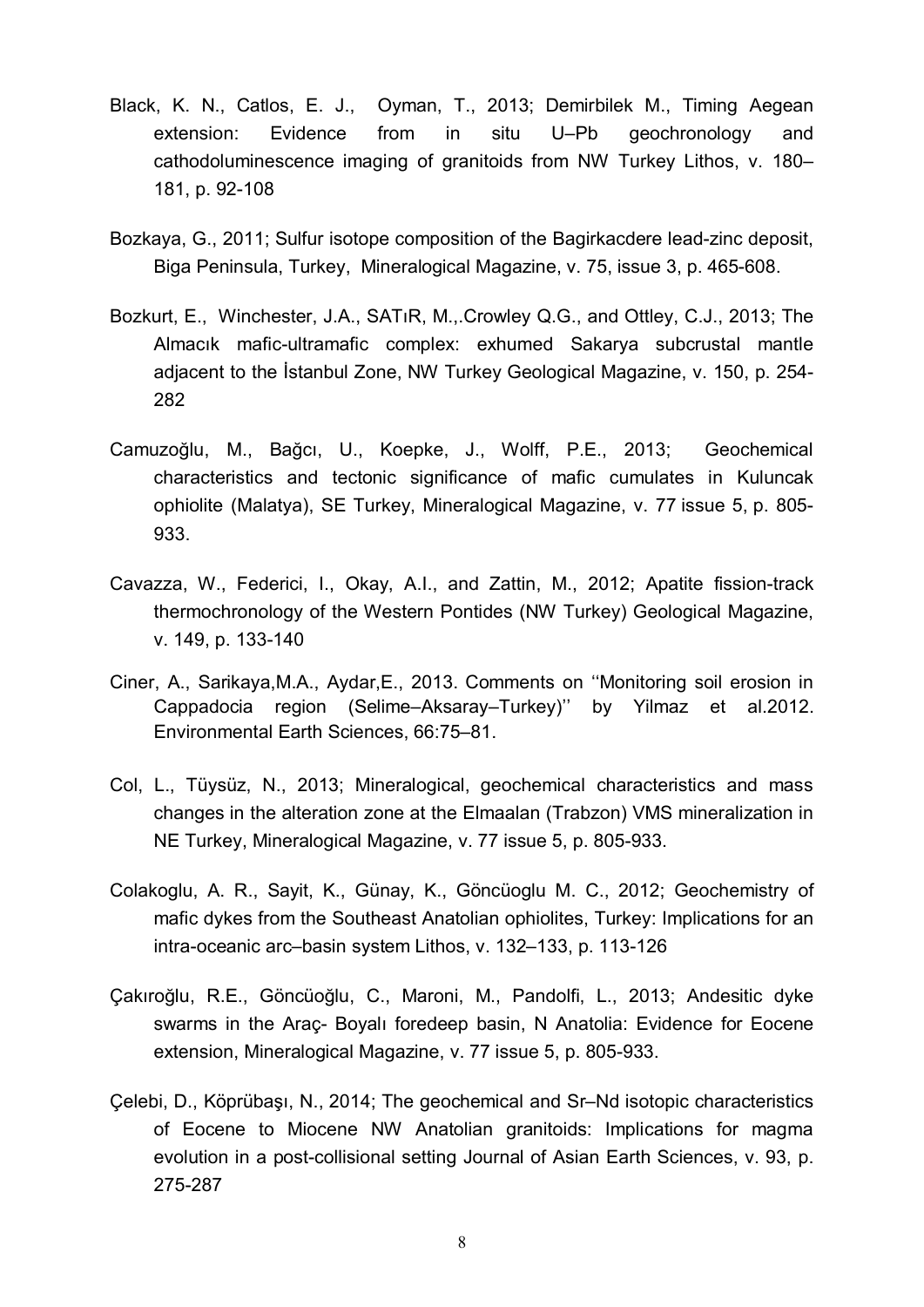- Çelik, Ö. F., Chiaradia, M., Marzoli, A., Billor, Z., Marschik R., 2013; The Eldivan ophiolite and volcanic rocks in the İzmir–Ankara–Erzincan suture zone, Northern Turkey: Geochronology, whole-rock geochemical and Nd–Sr–Pb isotope characteristics Lithos, v. 172–173, p. 31-46
- Çiflikli, M. , Çiftçi, E., Bayhan, H., 2013; Alteration of glassy volcanic rocks to Na- and Ca-smectites in the Neogene basin of Manisa, western Anatolia, Turkey Clay Minerals, v. 48, p. 513-527
- Çoban, H., Karacık, Z., Ece Ö. I., 2012; Source contamination and tectonomagmatic signals of overlapping Early to Middle Miocene orogenic magmas associated with shallow continental subduction and asthenospheric mantle flows in Western Anatolia: A record from Simav (Kütahya) region Lithos, v. 140–141, p. 119-141
- Çopuroğlu, A.R., Goncuoglu, M.C., Günay, K., Cakır, Ü., 2013; Geology of the mélange complexes in Van-Özalp area and their setting within the SE Anatolian Suture Belts. 19. Int. Petroleum and Natural Gas Congress, Proceedings, 339- 340.
- Çubukçu, H. E., Ulusoy, I., Aydar, E.,Sen,E., Ersoy, O., and Gourgaud,A., 2012. Peralkaline volcanism in a continental collisional setting: Mount Nemrut volcano, Eastern Anatolia. EGU, Vienna, Austria, 22-27 April 2012.
- Çubukçu, H.E., Ulusoy, İ., Aydar, E., Ersoy, O., Şen, E., Gourgaud, A., Guillou, H., 2012; Mt. Nemrut volcano (Eastern Turkey): Temporal petrological evolution Journal of Volcanology and Geothermal Research, v. 209–210, p. 33-60
- Çubukçu,H.E., Sen, E., Aydar,E., Akın, L., and Duncan,R., 2014. Petrological Evolution of Cappadocian Volcanism. 67th Turkish Geological Congress, April-2014.
- Çubukçu,H.E., Sen, E., Aydar,E., and Duncan,R., 2014. Temporal constraints on intra-plate rifting of Central Anatolia: Timescales of bimodal volcanism in Acigöl area. EGU General Assembly 2014, Geophysical Research Abstracts Vol. 16, EGU2014.
- Delibaş, O., Parlk, O., Pekdemir, F., Baran, C., 2012; Pınarbaşı Granitoidi (Gediz-Kütahya) Mo-Cu, Pb-Zn ve Sb±Ag Cevherleşmeleri: Polimetalik Cevherleşmelere Orta-Batı Anadolu'dan Bir Örnek Yerbilimleri, 33 (2), 151-176

Demir, Y., Sadıklar,MY.B., Uysal, İ., Ceriani, A., Hanilçi, N., 2011; Mineral chemistry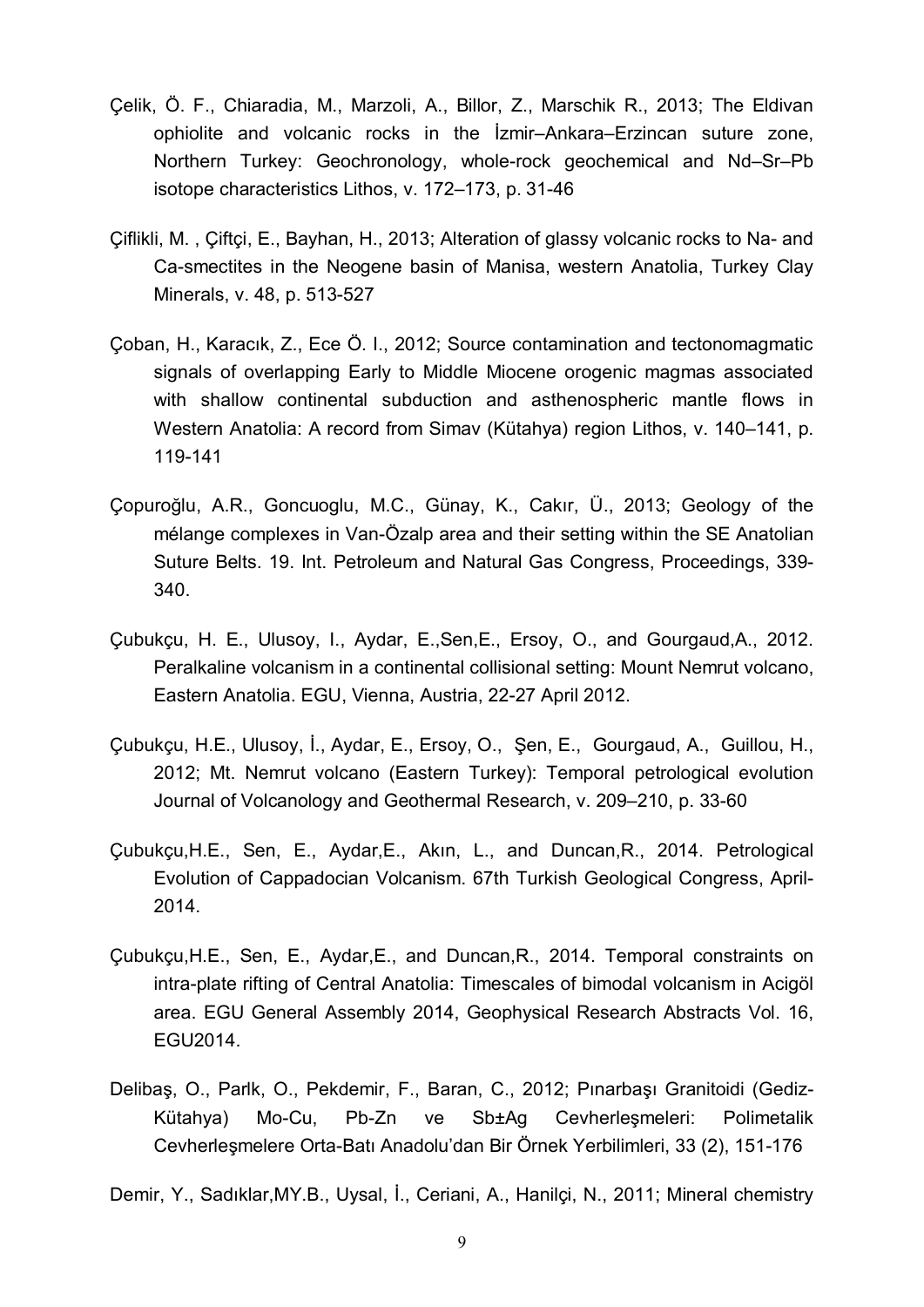and fluid inclusion characteristics of the Kabadüz Ore Veins (Ordu, NE-Turkey), Mineralogical Magazine, v. 75, issue 3, p. 712-795.

- Deniz, K., Kadıoğlu, Y.K., 2011; Confocal Raman spectroscopic characteristic of pseudoleucite in alkaline intrusive rocks: Central Anatolia, Turkey, Mineralogical Magazine, v. 75, issue 3, p. 712-795.
- Deniz, K., Kadıoğlu, Y.K:, Koralay, T., Güllü, B., Akçe, M.A., Kılıç, C.O., 2013; Petrology and Raman Characterization of Leucitites within the Ultrapotassic Rocks: Afyon, NW Turkey, Mineralogical Magazine, v. 77 issue 5, p. 934-1025.
- Dogan, A. U., Dogan, M., Peate, D. W., Dogruel Z., 2011; Textural and mineralogical diversity of compositionally homogeneous dacites from the summit of Mt. Erciyes, Central Anatolia, Turkey Lithos, v. 127, Issues 3–4, p. 387-400
- Dogan, A.U., Peate, D.W., Dogan, M., F., Yenice, İ.Y., Unsal, O., 2013; Petrogenesis of mafic–silicic lavas at Mt. Erciyes, central Anatolia, Turkey Journal of Volcanology and Geothermal Research, v. 256, p. 16-28
- Doğan, D.D., Escartin, J., 2012; Magma Odalı Yavaş Yayılan Okyanus Ortası Sırtlarda Isı Modellemesi Yerbilimleri, 33 (1), 1-16
- Doğan, U., 2011; Climate-controlled river terrace formation in the Kızılırmak Valley, Cappadocia section, Turkey: Inferred from Ar–Ar dating of Quaternary basalts and terraces stratigraphy, [Geomorphology,](http://www.sciencedirect.com/science/journal/0169555X) [v. 126, Issue 1-2,](http://www.sciencedirect.com/science/journal/03756742/112/supp/C) p. 66–81.
- Dokuz, A., 2011; A slab detachment and delamination model for the generation of Carboniferous high-potassium I-type magmatism in the Eastern Pontides, NE Turkey: The Köse composite pluton, [Gondwana Research,](http://www.sciencedirect.com/science/journal/1342937X) [v. 19, Issue 4,](http://www.sciencedirect.com/science/journal/1342937X/19/2) p. 926–944.
- Dokuz, A., Uysal, İ., Dilek, Y., Karslı, O., Meisel, T., Kandemir, R., 2015; Geochemistry, Re–Os isotopes and highly siderophile element abundances in the Eastern Pontide peridotites (NE Turkey): Multiple episodes of melt extraction–depletion, melt–rock interaction and fertilization of the Rheic Ocean mantle, [Gondwana Research,](http://www.sciencedirect.com/science/journal/1342937X) [v. 27, Issue 2,](http://www.sciencedirect.com/science/journal/1342937X/27/2) p. 612–628.
- Dokuz, A., Uysal, İ., Kaliwoda, M., Karsli, O., Ottley, C.J., Kandemir R., 2011; Early abyssal- and late SSZ-type vestiges of the Rheic oceanic mantle in the Variscan basement of the Sakarya Zone, NE Turkey: Implications for the sense of subduction and opening of the Paleotethys Lithos, v. 127, Issues 1–2, p. 176-191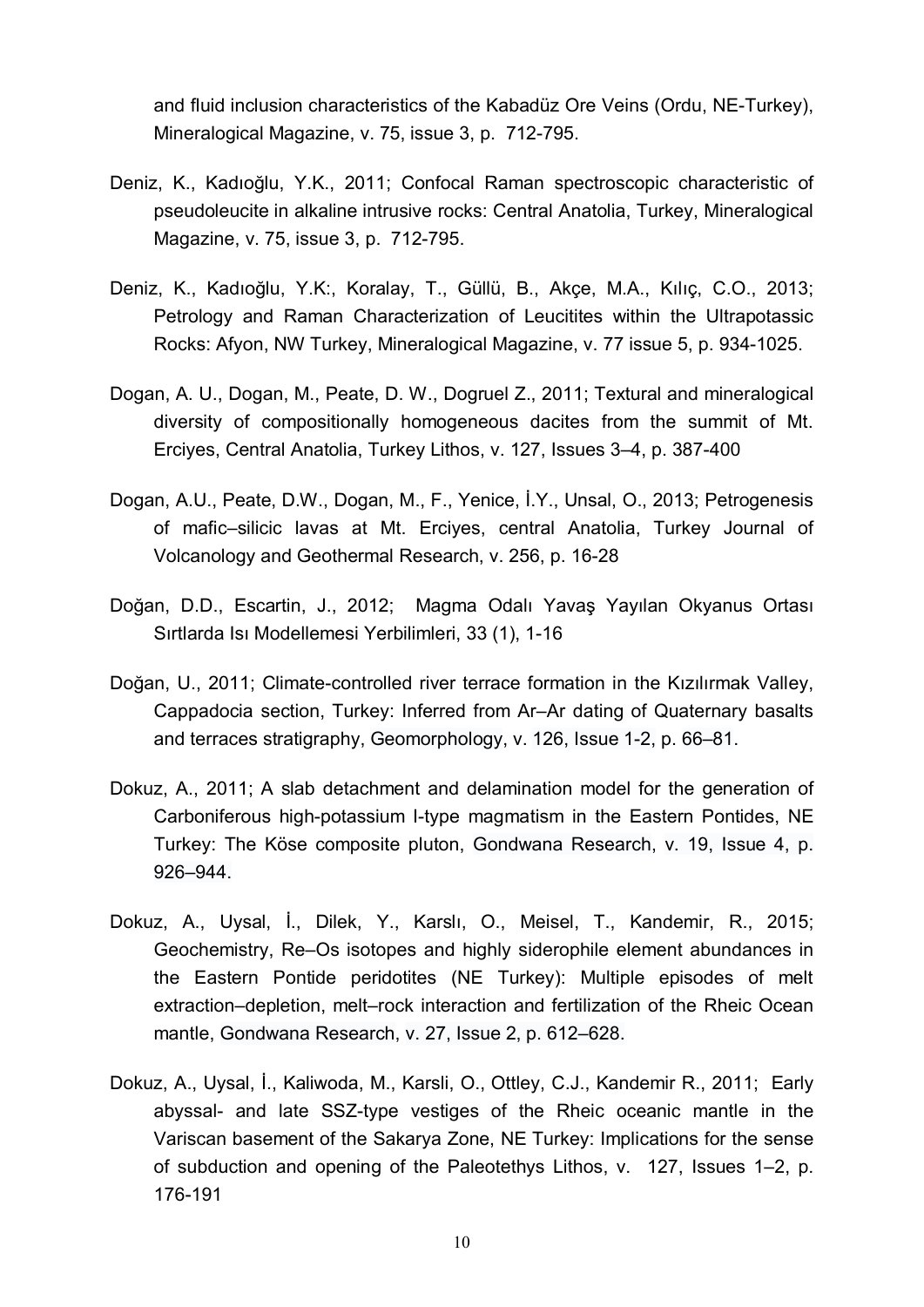- Dokuz, A., Uysal, İ., Siebel, W., Turan, M., Duncan, R., Akçay, M., 2013; Postcollisional adakitic volcanism in the eastern part of the Sakarya Zone, Turkey: evidence for slab and crustal melting, [Contributions to Mineralogy and](http://link.springer.com/journal/410) [Petrology,](http://link.springer.com/journal/410) v. 166, [Issue 5,](http://link.springer.com/journal/410/166/5/page/1) p. 1443-1468.
- Dursun, T., Arslan, M., 2011; Facies and petrochemical characteristics of the Tertiary aged Tekkeköy (Samsun) area volcanics, NE Turkey, Mineralogical Magazine, v. 75, issue 3, p. 712-795.
- Ekici, T., Colin, G., Macpherson, Otlu, N., Fontignie, D., 2014; Foreland Magmatism during the Arabia–Eurasia Collision: Pliocene–Quaternary Activity of the Karacadağ Volcanic Complex, SW Turkey J. Petrology, 55 (9): 1753-1777
- Ekici,T., Colin, G., Macpherson, Otlu, N., 2012; Polybaric melting of a single mantle source during the Neogene Siverek phase of the Karacadağ Volcanic Complex, SE Turkey Lithos, v. 146–147, p. 152-163
- Elitok, Ö., 2012; [Geology, geochemistry and geodynamic implications of the mafic–](http://www.sciencedirect.com/science/article/pii/S0040195111003532) [ultramafic rocks from the northern part of the Antalya Complex, SW Turkey,](http://www.sciencedirect.com/science/article/pii/S0040195111003532) [Tectonophysics,](http://www.sciencedirect.com/science/journal/00401951) [v. 568-569 ,](http://www.sciencedirect.com/science/journal/03756742/112/supp/C) p. 335-356.
- Elitok, Ö., Özdamar, Ş., Bacak, G., Uz, B., 2014; Geological, petrological, and geodynamical characteristics of the Karacaali Magmatic Complex (Kırıkkale) in the Central Anatolian Crystalline Complex, Turkey, Turkish J. Earth Sci., v. 23, issue 6, p. 645-667.
- Erdoğan B., Akay E., Hasözbek A., 2011; Menderes Masifi' ndeki (Batı Anadolu) Gnaysik Granitlerin Yerlerşim Özellikleri Ve Masifin Tektonik Evrimindeki Yeri; Yeni Arazi Bulguları Ve Yaş Tayinleri MTA Dergisi, 142, 167-193
- Erkoyun, H., and Kadı̇r, S., 2011; Mineralogy, micromorphology, geochemistry and genesis of a hydrothermal kaolinite deposit and altered Miocene host volcanites in the Hallaçlar area, Uşak, western Turkey Clay Minerals, v. 46, p. 421-448
- Erkül, F., Erkül, S. T., Ersoy, Y., Uysal, İ., Klötzli U., 2013; Petrology, mineral chemistry and Sr–Nd–Pb isotopic compositions of granitoids in the central Menderes metamorphic core complex: Constraints on the evolution of Aegean lithosphere slab Lithos, v. 180–181, p. 74-91
- Erkül, F., Erkül, S.T., Ersoy, E.Y:, Uysal, İ., KlÖtzli, U., 2013; Petrology, mineral chemistry and Sr– Nd!Pb isotopic compositions of granitoids in the central Menderes metamorphic core complex: Constraints on the evolution of Aegean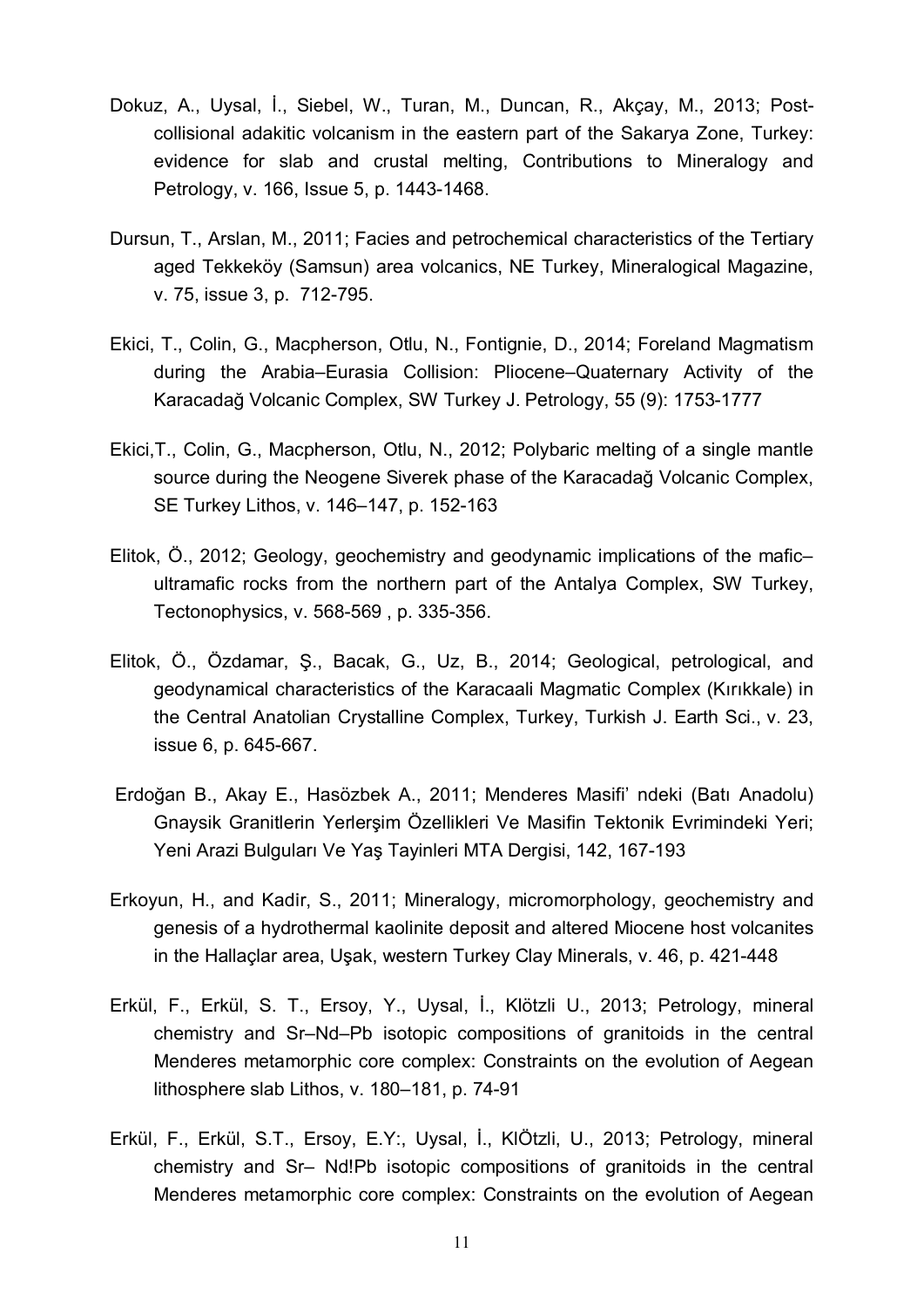lithosphere slab, Mineralogical Magazine, v. 77 issue 5, p. 1026-1057.

- Erkül, T., S., Erkül, F., 2012; Magma interaction processes in syn-extensional granitoids: The Tertiary Menderes Metamorphic Core Complex, western Turkey Lithos, v. 142–143, p. 16-33
- [Erkül,](http://www.sciencedirect.com/science/article/pii/S0375674211001701) S.T., 2012; Petrogenetic evolution of the Early Miocene Alaçamdağ volcanoplutonic complex, northwestern Turkey: implications for the geodynamic framework of the Aegean region, [International Journal of Earth Sciences,](http://link.springer.com/journal/531) [v.](http://www.sciencedirect.com/science/journal/03756742/112/supp/C) [101,](http://www.sciencedirect.com/science/journal/03756742/112/supp/C) [Issue](http://link.springer.com/journal/710/103/1/page/1) 1, p. 197-219.
- Ersoy, O., Atıcı, G., Aydar, E.,Tatar, İ., Çelik, H.H., 2012. A more advantageous and reliable alternative method than widely used anisotropy of magnetic susceptibility (AMS) for determination of vent locations of ignimbrites: X-ray tomography (micro- CT). Skyscan User Meeting, Brussels, Belgium, 3-5 April 2012.
- Ersoy, O., Atıcı,G., Robion,P., and Aydar,E., 2014. A More Advantageous and Reliable Alternative Method Than Widely Used Anisotropy of Magnetic Susceptibility (AMS) for Determination of Vent Locations of Ignimbrites: High Resolution X-Ray Tomography (MICRO-CT). 67th Turkish Geological Congress, April-2014.
- Ersoy, O., Atici, G., Aydar, E.,and Tatar, İ., 2012. .A more advantageous and reliable alternative method than widely used anisotropy of magnetic susceptibility (AMS) for determination of vent locations of ignimbrites: High resolution x-ray tomography (micro-CT). EGU, Vienna, Austria, 22-27 April 2012.
- Ersoy, O., Aydar, E.,Şen, E., Atıcı, G., Tatar, İ., Çelik, H.H.,2011. Morphology of ash aggregates from a volcanic eruption (Zelve eruption) in Cappadocia-Central Anatolia, Turkey: An x-ray computed microtomography study. Skyscan User Meeting, Leuven, Belgium, 13-15 April 2011.
- Ersoy, O., Şen, E., Atıcı, G., Aydar, E.,Tatar, İ., Çelik, H.H., 2011. Changing morphology of accretionary lapilli further from the source (Zelve eruption, Cappadocia-Central Anatolia, Turkey). EGU, Vienna, Austria, 3-8 April 2011.
- Ersoy, O., Şen, E., Aydar, E.,Çubukçu, H.E., Ulusoy, İ., Ançel, A., Çiflikli, M., Atıcı, G., 2011. Eruption and emplacement dynamics of a cinder cone named Karnıyarık Tepe in Cappadocia region (Turkey). EGU, Vienna, Austria, 3-8 April 2011.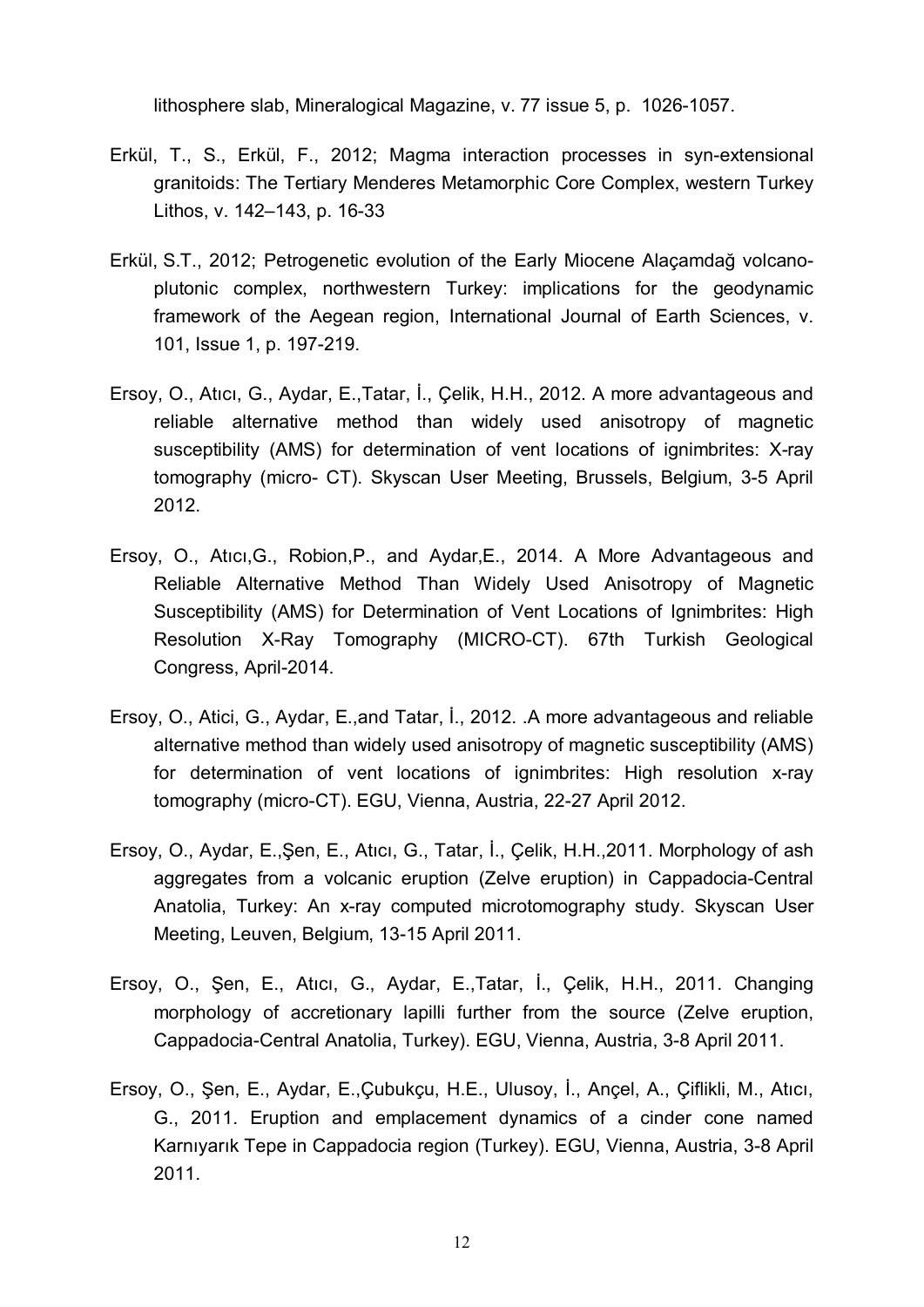- Ersoy, O., Şen, E., Aydar, E.,Tatar, İ., Çelik, H.H., Surface characterization of materials by micro-tomography and comparison with SEM stereoscopic imaging: A case study for volcanic ash particles. NanoTr7. İstanbul, Turkey, 27June-1 July 2011.
- Ersoy, Y., Palmer, M. R., 2013; Eocene-Quaternary magmatic activity in the Aegean: Implications for mantle metasomatism and magma genesis in an evolving orogeny Lithos, v. 180–181, p. 5-24 E.
- Ersoy, Y.E., Dindi, F., Karaoğlu, Ö., Helvacı, C., 2012; Soma Havzası ve Çevresindeki Miyosen Volkanizmasının Petrografik ve Jeokimyasal Özellikleri, Batı Anadolu, Türkiye Yerbilimleri, 33 (1), 59-80
- Ersoy, Y.E., Helvacı, C., Palmer, M. R., 2011; Stratigraphic, structural and geochemical features of the NE–SW trending Neogene volcano-sedimentary basins in western Anatolia: Implications for associations of supra-detachment and transtensional strike-slip basin formation in extensional tectonic setting Journal of Asian Earth Sciences, v. 41, Issue 2, p. 159-183
- Ersoy, Y.E., Helvacı, C., Uysal, İ., Karaoğlu, Ö., Palmer, M.R., Dindi, F., 2012; Petrogenesis of the Miocene volcanism along the İzmir-Balıkesir Transfer Zone in western Anatolia, Turkey: Implications for origin and evolution of potassic volcanism in post-collisional areas Journal of Volcanology and Geothermal Research, v. 241–242, p. 21-38
- Ersoy, Y.E., Helvacı, C., Palmer, M.R., 2012; Petrogenesis of the Neogene volcanic units in the NE–SW-trending basins in western Anatolia, Turkey, [Contributions](http://link.springer.com/journal/410) [to Mineralogy and Petrology,](http://link.springer.com/journal/410) v. 163, Issue 3, p. 379-401.
- Ersoy, Y.E., Palmer, M.R., Uysal, İ., Gündoğan, İ., 2014; Geochemistry and petrology of the Early Miocene lamproites and related volcanic rocks in the Thrace Basin, NW Anatolia Journal of Volcanology and Geothermal Research, v. 283, p. 143- 158
- Eyuboglu, Y., Keewook Yi, M.S., Bektaş, O., Kwon, S., 2012; Discovery of Miocene adakitic dacite from the Eastern Pontides Belt (NE Turkey) and a revised geodynamic model for the late Cenozoic evolution of the Eastern Mediterranean region Lithos, v. 146–147, p. 218-232
- Eyuboglu, Y., Santosh, M., Bektas, O., Chung, S.L.,2011; Late Triassic subductionrelated ultramafic–mafic magmatism in the Amasya region (eastern Pontides, N. Turkey): Implications for the ophiolite conundrum in Eastern Mediterranean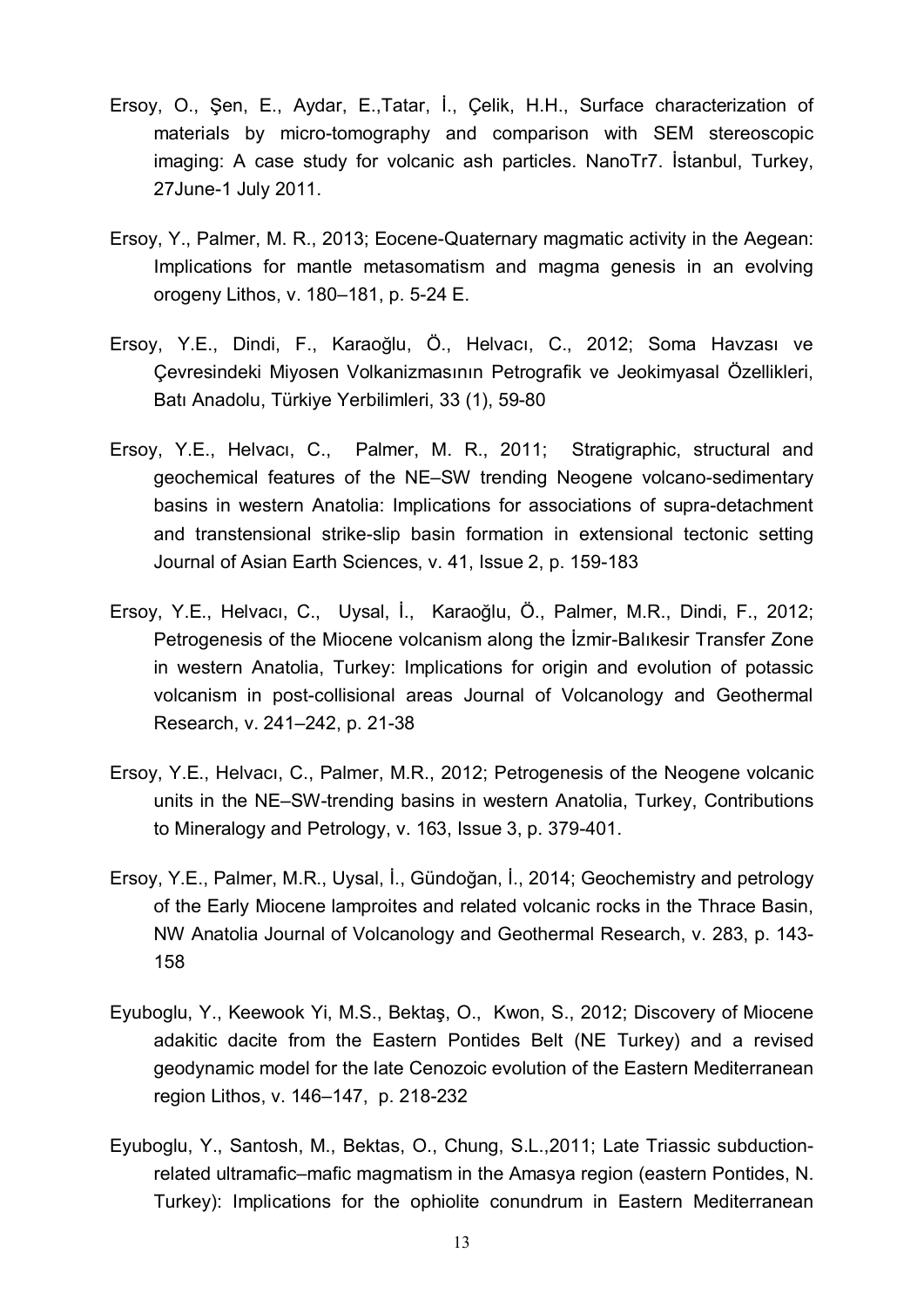Journal of Asian Earth Sciences, v. 42, Issue 3, , p. 234-257

- Eyuboglu, Y., Santosh, M., Chung S.L., 2011; Crystal fractionation of adakitic magmas in the crust–mantle transition zone: Petrology, geochemistry and U–Pb zircon chronology of the Seme adakites, eastern Pontides, NE Turkey Lithos, v. 121, Issues 1–4, p. 151-166
- Eyüboğlu, Y., Chung, S.L., Santosh, M., Dudas, F., Akaryalı, E., 2011; Transition from shoshonitic to adakitic magmatism in the eastern Pontides, NE Turkey: Implications for slab window melting, [Gondwana Research,](http://www.sciencedirect.com/science/journal/1342937X) [v. 19, Issue 2,](http://www.sciencedirect.com/science/journal/1342937X/19/2) p. 413–429.
- Eyüboğlu, Y., Dudas, F.O., Santosh, M., Kwon, Y., Akaryalı, E., 2013; Petrogenesis and U–Pb zircon chronology of adakitic porphyries within the Kop ultramafic massif (Eastern Pontides Orogenic Belt, NE Turkey), [Gondwana Research,](http://www.sciencedirect.com/science/journal/1342937X) [v.](http://www.sciencedirect.com/science/journal/1342937X/24/2) [24, Issue 2,](http://www.sciencedirect.com/science/journal/1342937X/24/2) p. 742–766.
- Eyüboğlu, Y., Santosh, M., Dudas, F.O., Chung, S., Akaryalı, E., 2011; Migrating magmatism in a continental arc: Geodynamics of the Eastern Mediterranean revisited, [Journal of Geodynamics,](http://www.sciencedirect.com/science/journal/02643707) [v. 52,](http://www.sciencedirect.com/science/journal/03756742/112/supp/C) Issue 1, p. 2–15.
- [Eyübo](http://www.sciencedirect.com/science/article/pii/S0375674211001701)ğlu, Y., [Santosh,](http://www.sciencedirect.com/science/article/pii/S0375674211001701) M., [Yi,](http://www.sciencedirect.com/science/article/pii/S0375674211001701) K., Tüysüz, N., Korkmaz, S., Akaryalı, E., Dudas, F.O., Bektaş, O., 2014; The Eastern Black Sea-type volcanogenic massive sulfide deposits: Geochemistry, zircon U–Pb geochronology and an overview of the geodynamics of ore genesis, [Ore Geology Reviews,](http://www.sciencedirect.com/science/journal/01691368) [v. 59,](http://www.sciencedirect.com/science/journal/03756742/112/supp/C) , p. 29–54.
- Genç, Ş. C., Kayacı, K., 2012; Adakite-Like Intrusive Rocks From the Bozüyük Area (NW Turkey) Yerbilimleri, 33 (1), 17-30
- Genç, Ş.C., Dönmez, M., Akçay, A.E., Altunkaynak, Ş., Eyüpoğlu, M., Ilgar, Y., 2012; Biga yarımadası Tersiyer volkanizmasının stratigrafik, petrografik ve kimyasal özellikleri. Yüzer, E. ve Tunay, G. (Editörler), Biga Yarımadasının genel ve ekonomik jeolojisi, MTA Özel Yayın Serisi, No: 28, shf: 121-162.
- Genç, Ş.C., Gülmez, F., Karacik, Z., Tuysuz, O., Prelevic, D., Roden, M.F., Hames, W.E., Billor, Z., 2014; Subduction-related High- to Ultrahigh-Potassic Rocks of the Ankara-Erzincan Suture Belt of Turkey: a geochemical and isotopic approach to source and petrogenesis. Geophysical Research Abstracts Vol. 16, EGU2014-14565-1, 2014 EGU General Assembly 2014.
- Genç, Ş.C., Gülmez, F., Keskin, M., Tüysüz, O., 2010; Armutlu-Almacık kuşağı (KB Anadolu) Oligo-Miyosen volkanizmasının petrolojik özellikleri ve kökeni. 63.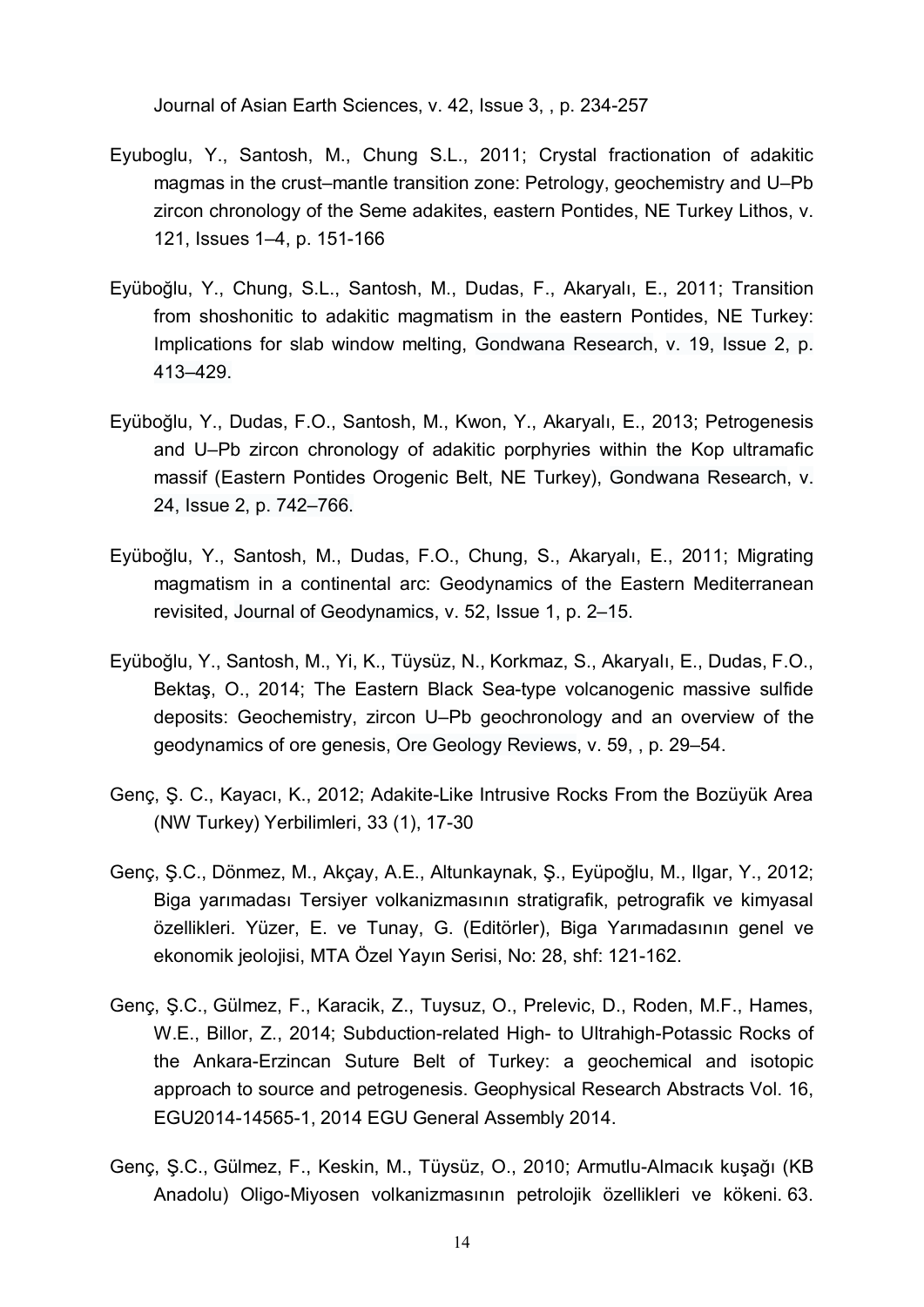Türkiye Jeoloji Kurultayı, 5-9.Nisan.2010, Ankara, Bildiri Özetleri Kitabı, 248- 249.

- Genç, Ş.C., Gülmez, F., Keskin, M., Tüysüz, O., 2010; The missing part of NW Anatolia Oligo-Miocene Volcanic Belt: Almacık Mountain, New K-Ar age and isotopic and geochemical data. Tectonic Crossroads: Evolving Orogens of Eurasia-Africa-Arabia, GSA Meeting, 4-8. October.2010, METU, Ankara, p48.
- Genç, Ş.C., Gülmez, F., Keskin, M., Tüysüz, O., İşseven, T., 2011.; Petrology of the Middle Eocene sub-volcanic association of western Pontides. Goldschmidt 2011, Prague, Mineralogical Magazine, Goldschmidt Conference Abstracts, volume 75, issue 3, p 905.
- Genç, Ş.C., Gülmez, F., Tüysüz, O., Karacık, Z., Roden, M.F., Billor, M.Z., Hames, W.E., 2013; High to ultra high potassic alkaline volcanic belt along the Ankara-Erzincan suture belt (Northern Turkey): new geochemical and radiochronological data for its petrological aspects and implications for the late Cretaceous subduction of the Neotethys ocean. Geophysical Research Abstracts, Vol. 15, EGU2013-4607, EGU General Assembly 2013.
- Genç, Ş.C., Kayacı, K., 2011; Bozüyük civarı (KB Türkiye) adakit benzeri intrüzif kayalarının petrolojisi ve tektonik konumları. 64. Türkiye Jeoloji Kurultayı, 25- 29.Nisan.2011, Ankara, Bildiri Özleri Kitabı, s.150.
- Genç, Ş.C., Kayacı, K., 2012; Adakite-like intrusive rocks from the Bozüyük area (NW Turkey). Yerbilimleri, Hacettepe Üniversitesi Yerbilimleri Uygulama ve Araştırma Merkezi Bülteni, 33(1), 17-30.
- Genç, Ş.C., Tüysüz, O., Karacık, Z., Gülmez, F., Tüysüz, A., 2014; Ankara-Erzincan kenet kuşağı üzerinde yeralan Geç Kretase (?) yaşlı lösitli bazaltlar ile lamprofirlerin petrolojik evrimi ve tektonik anlamı. TÜBİTAK ÇAYDAG Projesi Proje No: 110Y088.
- [Gençalio](http://www.sciencedirect.com/science/article/pii/S0375674211001701)ğlu-Kuşçu, G., 2011; Geochemical characterization of a Quaternary monogenetic volcano in Erciyes Volcanic Complex: Cora Maar (Central Anatolian Volcanic Province, Turkey), [International Journal of Earth Sciences,](http://link.springer.com/journal/531) [v.](http://www.sciencedirect.com/science/journal/03756742/112/supp/C) [100,](http://www.sciencedirect.com/science/journal/03756742/112/supp/C) [Issue](http://link.springer.com/journal/710/103/1/page/1) 8, p. 1967-1985.
- Göçmengil, G., Karacık, Z., Genç, Ş.C., 2014; Almus volkaniklerinin (KD, Türkiye) jeolojik ve petrografik özellikleri. 67. Türkiye Jeoloji Kurultayı, 14-18.Nisan.2014, MTA, Ankara, Bildiri Özetleri, 476.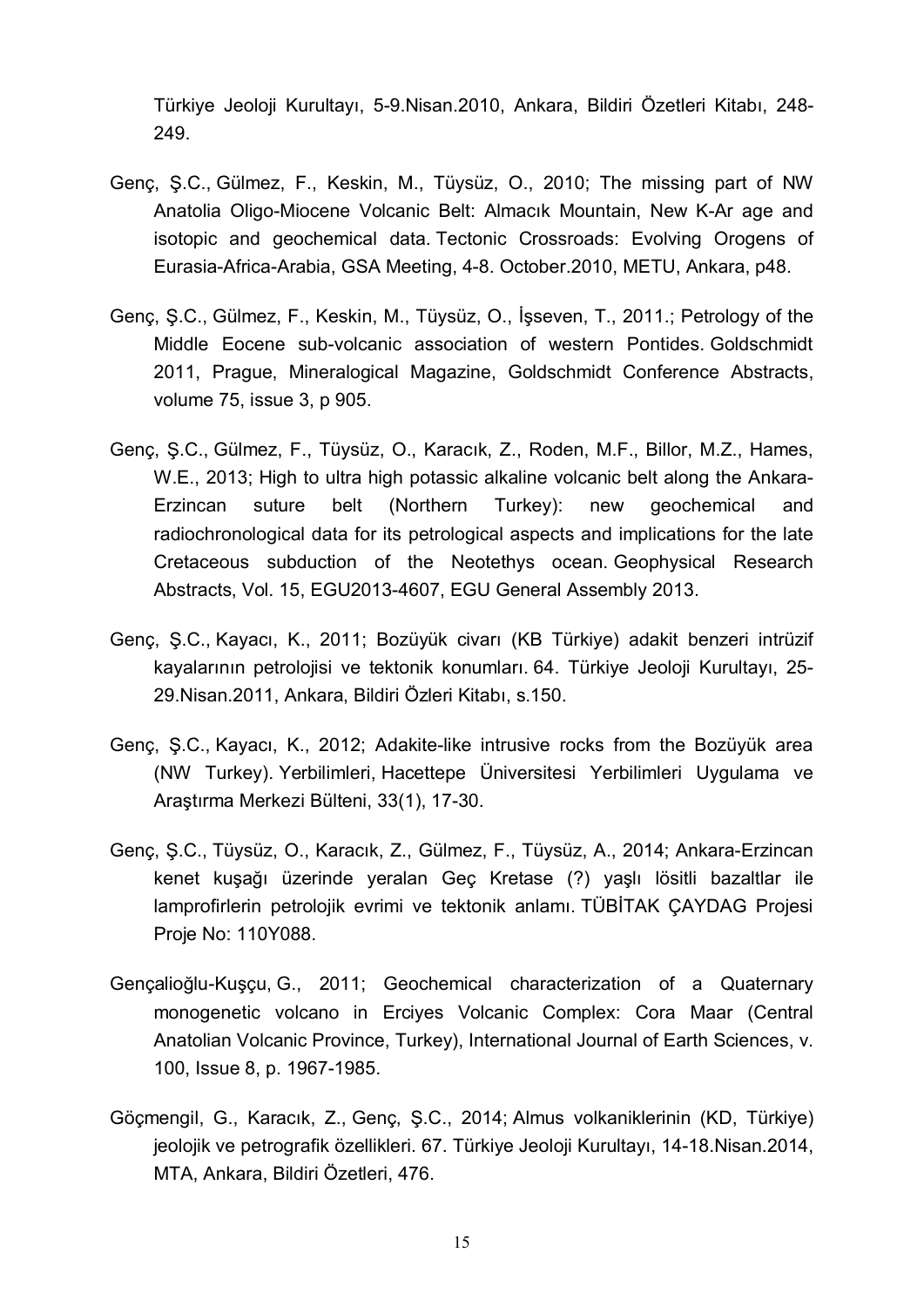- Göçmengil, G., Karacık, Z., Genç, Ş.C., 2014; Geological and geochemical features of volcanic rocks from Yıldızeli region (Sivas, NE Turkey). 8th International Symposium on Eastern Mediterranean Geology, 13-17.October.2014, Muğla Sıtkı Koçman University, Turkey.
- Göz, E., Kadir, S., Gürel, A., Eren, M., 2014; Geology, mineralogy, geochemistry, and depositional environment of a Late Miocene/Pliocene fluviolacustrine succession, Cappadocian Volcanic Province, central Anatolia, Turkey, Turkish J. Earth Sci., v. 23, issue 4, p. 386-411.
- Grützner, T., Prelević, D., Akal C., 2013; Geochemistry and origin of ultramafic enclaves and their basanitic host rock from Kula Volcano, Turkey Lithos, v. 180–181, p. 58-73
- Gucer, M.A., Arslan, M., 2011; Mineral paragenesis and textural features of gneisses and amphibolites from Daday-Devrekani (Kastamonu, Turkey) Massif: Preliminary results, Mineralogical Magazine, v. 75, issue 3, p. 878-961.
- Gül, M., Gürbüz, K., Cronin, B. T., 2011; Provenance of the northern part of the Kahramanmaraş Peripheral Foreland Basin (Miocene, S Turkey) Journal of Asian Earth Sciences, v. 40, Issue 2, p. 475-495
- Güllü, B., Kadıoğlu, Y.K, Zoroğlu, O., Koralay, T., Deniz, K., Kılıç, C.O., 2013; Geochemical Characteristic of Felsic Dykes Within the Karakaya (Kaymaz) Granite Eski!ehir, Turkey, Mineralogical Magazine, v. 77 issue 5, p. 1125-1238.
- Güllü, B., Kadıoğlu, Y.K., 2011; Geochronology of Cenozoic intrusive rocks of NW Anatolia: Topkaya-EskiŞehir, Turkey, Mineralogical Magazine, v. 75, issue 3, p. 878-961.
- Gülmez, F., Genç, C., Prelevic, D., 2014; Petrology and geochemistry of late Cretaceous lamprophyric rocks from North Anatolian ophiolitic melange-Turkey. Geophysical Research Abstracts Vol. 16, EGU2014-14914, 2014 EGU General Assembly 2014.
- Gülmez, F., Genç, Ş.C., Karacık, Z., Tüysüz, O., 2014; Kalecik bölgesi geç Kretase yaşlı potasik-ultrapotasik kayaları: Klinopiroksen kimyasına bağlı kökensel yaklaşımlar. 67. Türkiye Jeoloji Kurultayı, 14-18.Nisan.2014, MTA, Ankara, Bildiri Özetleri, 488.
- Gülmez, F., Genç, Ş.C., Keskin, M., Tüysüz, O., 2013; A post-collision slab-breakoff model for the orgin of the Middle Eocene magmatic rocks of the Armutlu-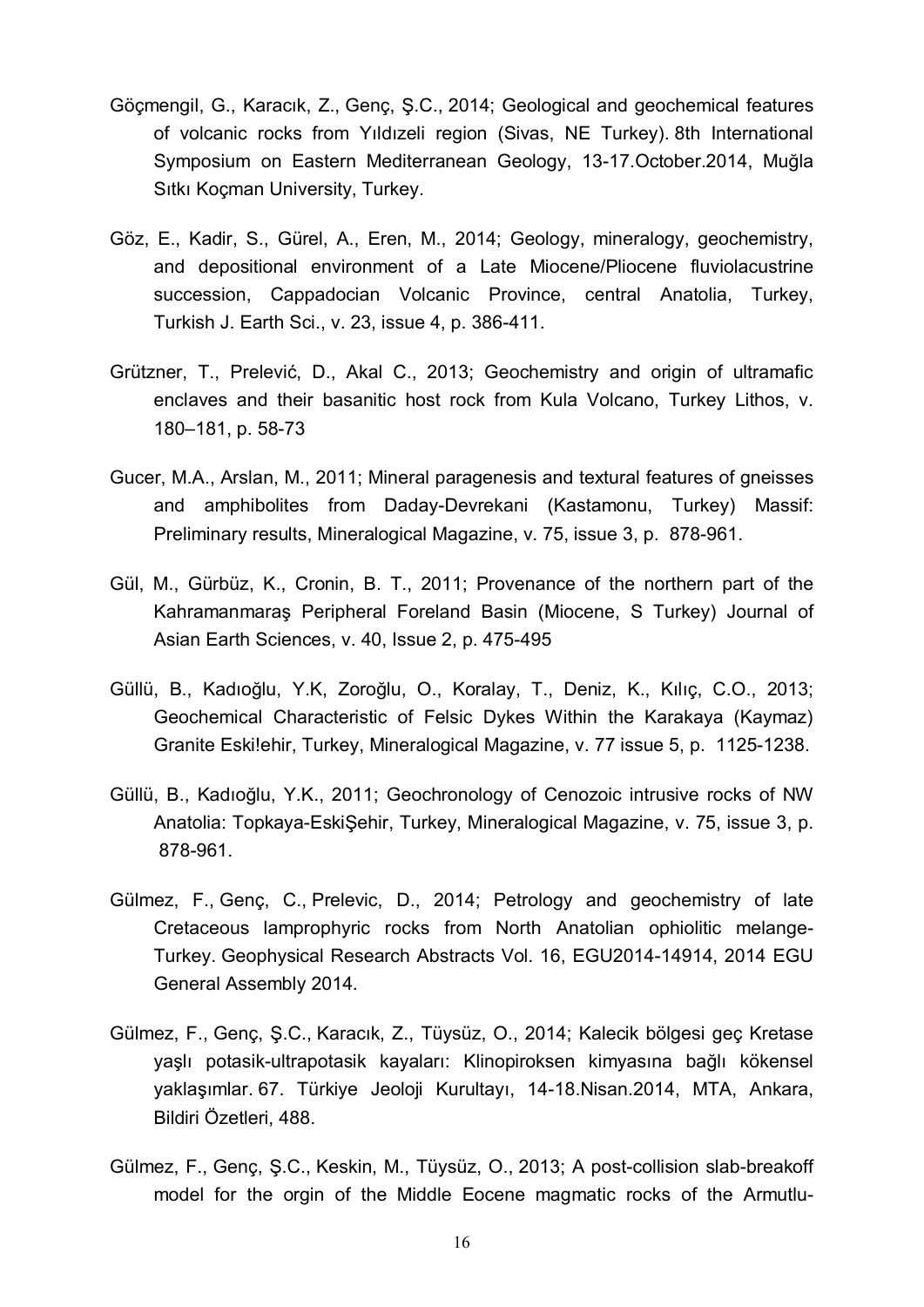Almacık belt, NW Turkey and its regional implications. In: Robertson, A.H.F., Parlak, O., Ünlügenc¸ U.C. (eds), Geological Development of Anatolia and the Easternmost Mediterranean Region, Geological Society, London, Special Publications 372, 107-139.[http://dx.doi.org/10.1144/SP372.12.](http://dx.doi.org/10.1144/SP372.12)

- Gülmez, F., Genç, Ş.C., Prelevic, D., 2014; Amasya ve Kalecik civarı geç Kretase yaşlı alkali volkanik kayalarında taze lösit bulgusu. 67. Türkiye Jeoloji Kurultayı, 14-18.Nisan.2014, MTA, Ankara, Bildiri Özetleri, 478.
- Gülmez, F., Genç, Ş.C., Prelevic, D., 2014; Heterogeneous mantle source dynamics of Late Cretaceous Ultrapotassic Rocks related with the subduction of Neo-Tethys. 8th International Symposium on Eastern Mediterranean Geology, 13- 17.October.2014, Muğla Sıtkı Koçman University, Turkey.
- Gülmez, F., Genç, Ş.C., Tüysüz, O., Karacık, Z., Roden, M.F., Billor, M.Z., Hames, W.E., 2013; Geochemistry and petrogenesis of the late Cretaceous potassicalkaline volcanic rocks from the Amasya Region (northern Turkey). Geophysical Research Abstracts, Vol. 15, EGU2013-9833, EGU General Assembly 2013.
- Günay K., Çolakoğlu A. R. ve Çakır, Ü., 2012; Yüksekova Kompleksinde (Özalp Van, Türkiye) Peridotitleri Kesen Diyabaz Daykların Jeokimyasal Özellikleri ve Rodenjitleşme MTA Dergisi, 144, 1-22
- Gürsoy, H., Tatar, O., Piper, J.D.A., Koçbulut, F., Akpınar, Z., Huang, B., Roberts, A.P., Mesci, B.L., 2011; Palaeomagnetic study of the Kepezdağ and Yamadağ volcanic complexes, central Turkey: Neogene tectonic escape and block definition in the central-east Anatolides, [Journal of Geodynamics,](http://www.sciencedirect.com/science/journal/02643707) [v. 51,](http://www.sciencedirect.com/science/journal/03756742/112/supp/C) Issue 5, p. 308–326.
- Hakyemez, H.Y., Göktaş, F., Erkal, T., 2013; Gediz Grabeninin Kuvaterner Jeolojisi ve Evrimi Türkiye Jeoloji Bülteni Cilt 56, Sayı 2
- Hasözbek, A., 2011; Isotopic and geodynamic implications of progressive magmatism in W. Anatolia (Turkey), Mineralogical Magazine, v. 75, issue 3, p. 962-1075.
- Hasözbek, A., Erdoğan, B., Satır, M., Siebel, W., Akay, E., Doğan, G.D., Taubald, H., 2012; Al-in-Hornblende Thermobarometry and Sr-Nd-O-Pb Isotopic Compositions of the Early Miocene Alaçam Granite in NW Anatolia (Turkey), Turkish J. Earth Sci., v. 21, issue 1, p. 37-52.

Hässig, M., Rolland, Y., Sosson, M., Galoyan, G., Müller, C., Avagyan, A., Sahakyan,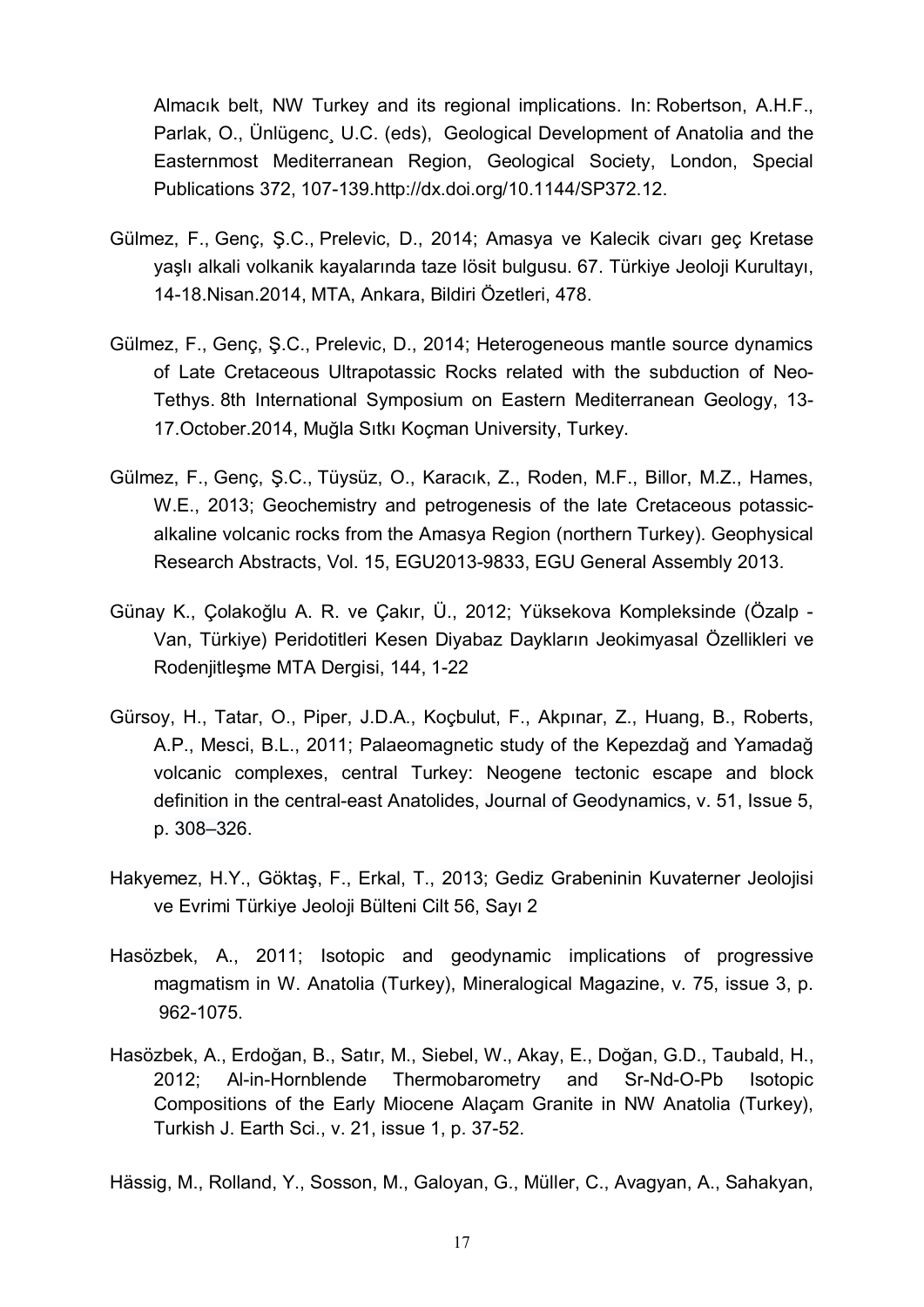L., 2013; [New structural and petrological data on the Amasia ophiolites \(NW](http://www.sciencedirect.com/science/article/pii/S0040195112007718) [Sevan–Akera suture zone, Lesser Caucasus\): Insights for a large-scale](http://www.sciencedirect.com/science/article/pii/S0040195112007718) [obduction in Armenia and NE Turkey,](http://www.sciencedirect.com/science/article/pii/S0040195112007718) [Tectonophysics,](http://www.sciencedirect.com/science/journal/00401951) v. 588, p. 135-153.

- Hatipoğlu, Z.N., Temel, A., 2011; Mineralogical and geochemical characteristics of Emet borate basin, Kütahya, Western Anatolia, Turkey, Mineralogical Magazine, v. 75, issue 3, p. 962-1075.
- [Işı](http://www.sciencedirect.com/science/article/pii/S0375674211001701)k, V., 2013; Discussion on geochemical constrains on the genesis of collisionrelated intrusive rocks from western Anatolia, Turkey, [International Journal of](http://link.springer.com/journal/531) [Earth Sciences,](http://link.springer.com/journal/531) [v. 102,](http://www.sciencedirect.com/science/journal/03756742/112/supp/C) [Issue](http://link.springer.com/journal/710/103/1/page/1) 1, p. 381.
- İgnimbritlerin kaynak bölgelerinin tayininde sıkça kullanılan manyetik hassasiyet anizotropisi (AMS) yöntemine daha avantajlı ve güvenilir bir alternatif metod: Yüksek çözünürlülükte x-ışınları tomografisi (mikro-CT). Tübitak Projesi.
- İnan, S., Pabuçcu, Z., Kulak, F., Ergintav, S., Tatar, O., Altunel, E., Akyüz, S., Tan, O., Seyis,C., Çakmak, R., Saatçılar, R., Eyidoğan, H., 2012; Microplate boundaries as obstacles to pre-earthquake strain transfer in Western Turkey: Inferences from continuous geochemical monitoring Journal of Asian Earth Sciences, v. 48, p. 56-71
- Kadıoğlu, Y.K., 2013; Diamond Bearing Mantle Xenoliths in Alkaline Basalts: Karacada! Volcano, South East Anatolia, Turkey, Mineralogical Magazine, v. 77 issue 5, p. 1414-1534.
- Kadıoğlu, Y.K., Koralay, T., Zoroğlu, O., Güllü, B., Akçe, M.A., Deniz, K., Yıldırım, B., 2011; Differentiation of ophiolitic and nonophiolitic gabbros using confocal Raman spectroscopy: Central Anatolia Turkey, Mineralogical Magazine, v. 75, issue 3, p. 1133-1260.
- Kamacı, O., Altunkaynak, S., 2011; Petrogenetic implications of two contrasting granite types in the Çataldag Plutonic Complex, NW Turkey, Mineralogical Magazine, v. 75, issue 3, p. 1133-1260.
- Kaplan, D., Aslan, Z., Chen, B., 2013; SHRIMP U–Pb zircon dating, geochemical and petrographical characteristics of calc-alkaline Early Miocene "apçı volcanics around Balıkesir (W Turkey), Mineralogical Magazine, v. 77 issue 5, p. 1414- 1534.
- Karacık Z., Genç, Ş.C., Göçmengil, G., 2012; Yıldızeli (Sivas) ve Almus (Tokat) ilçeleri arasında yer alan Senozoyik yaşlı Magmatik birimlerin petrojenezi ve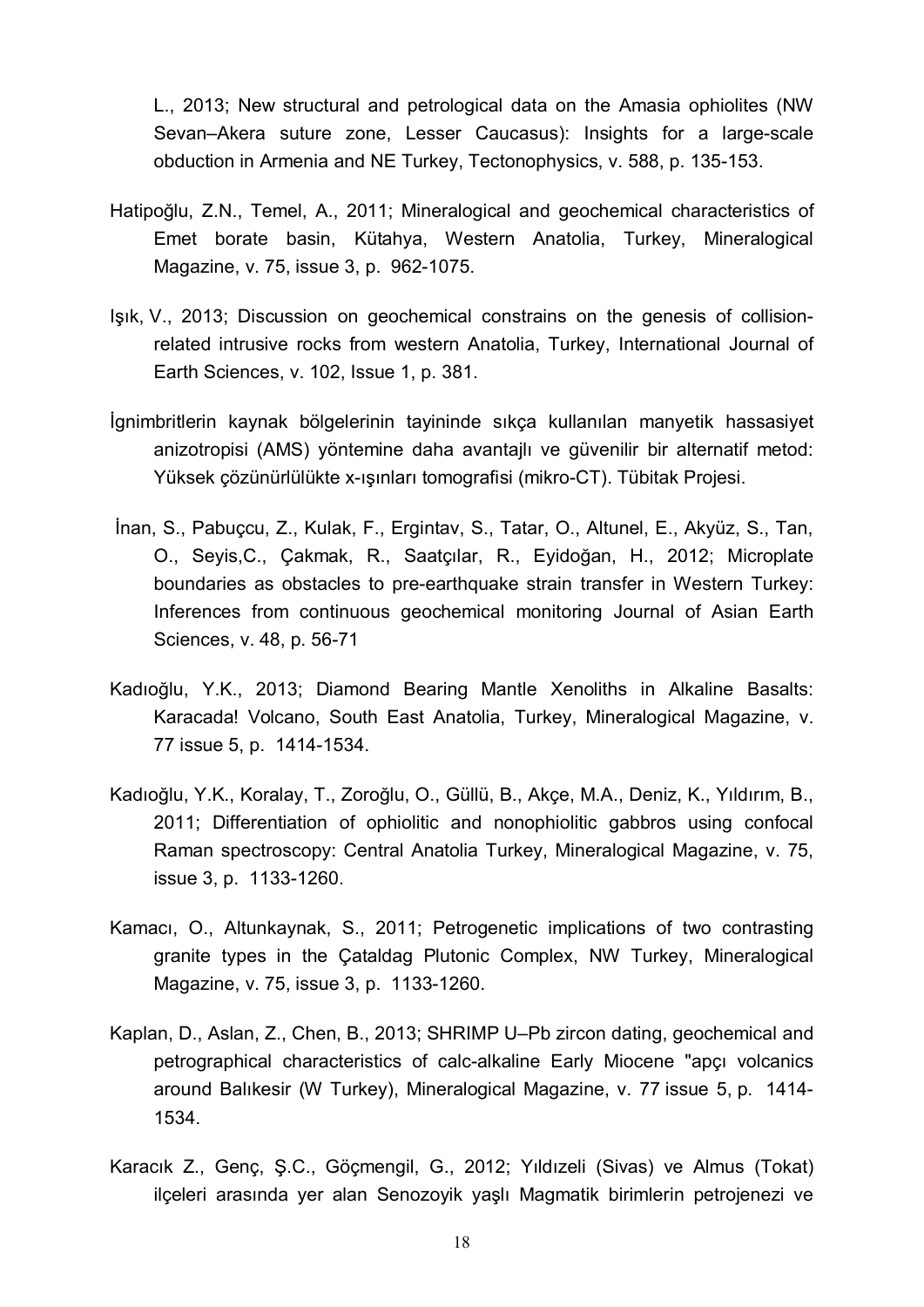bölgenin jeotektonik evriminin araştırılması. TÜBİTAK ÇAYDAG Proje no: 112Y120.

- Karacık, Z., and Genç, S.C., 2014; Volcano-stratigraphy of the extension-related silicic volcanism of the Çubukludağ Graben, western Turkey: an example of generation of pyroclastic density currents Geological Magazine, v. 151, p. 492- 516
- Karacık, Z., Genç, Ş.C., 2014; Volcano-stratigraphy of the extension-related silicic volcanism of the Çubukludağ Graben, western Turkey: an example of generation of pyroclastic density currents, Geological Magazine, [v. 151,](http://www.sciencedirect.com/science/journal/03756742/112/supp/C) p. 492- 516.
- Karacık, Z., Genç, Ş.C., Gülmez, F., 2013; Petrochemical features of Miocene volcanism around the Çubukludağ graben and Karaburun peninsula, western Turkey: Implications for crustal melting related silicic volcanism Journal of Asian Earth Sciences, v. 73, p. 199-217
- Karacık, Z., Genç, Ş.C., 2011; Volcano-stratigraphy of the extension-related silicic volcanism in the Çubukludag graben, western Turkey: implications for generation of the phretomagmatic eruptions triggered by dome emplacement. Geophysical Research Abstracts Vol. 13, EGU2011-2990, 2011, EGU General Assembly 2011.
- Karacık, Z., Genç, Ş.C., 2012; Petrochemistry of the Cumaovası volcanics; iımplications for extension related silicic volcanism in the west-central Anatolia, Turkey. GSA Annual Meeting in Charlotte (4–7 November 2012).
- Karacık, Z., Genç, Ş.C., 2013; Depositional processes of the Kuner ignimbrite from the Çubukludağ graben, western Turkey: implications for generation of the phretomagmatic eruptions trigerred by dome emplacement. IAVCEI 2013 Scientific Assembly, July 20-24, Kagoshima, Japan. Abstracts, 974.
- Karadağ M. Z., 2014; Geochemistry, provenance and tectonic setting of the Late Cambrian–Early Ordovician Seydişehir Formation in the Çaltepe and Fele areas, SE Turkey Chemie der Erde - Geochemistry, v. 74, Issue 2, p. 205-224
- Karakaya, N., Karakaya, M.Ç., 2011; Mineralogical and chemical variations in kaolin and alunite deposits in vicinity of the Aksaray region (Central Anatolia, Turkey), Mineralogical Magazine, v. 75, issue 3, p. 1133-1260.

Karakus, M., 2011; Function identification for the intrinsic strength and elastic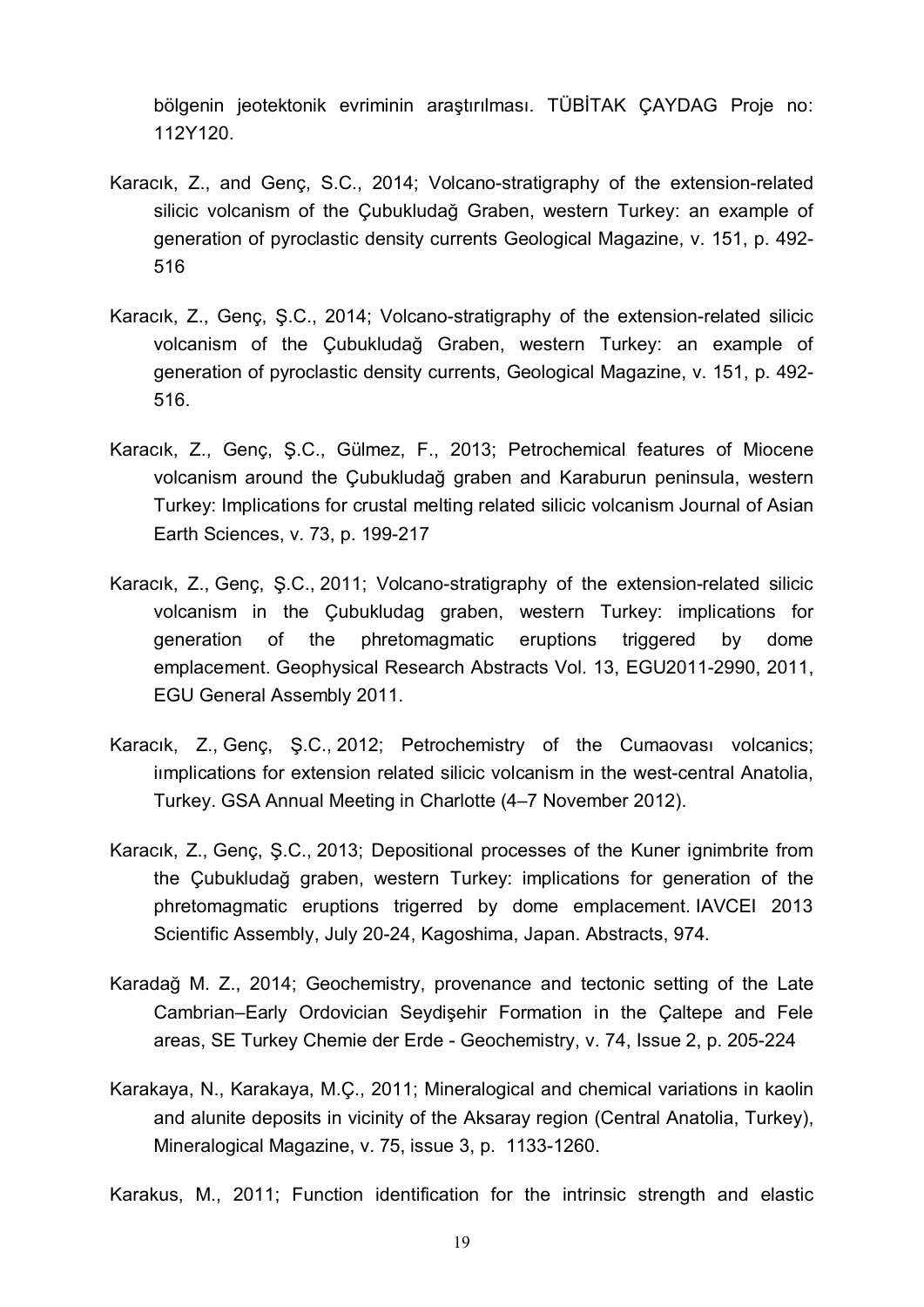properties of granitic rocks via genetic programming (GP) [Computers &](http://www.sciencedirect.com/science/journal/00983004) [Geosciences](http://www.sciencedirect.com/science/journal/00983004) [v. 37, Issue 9,](http://www.sciencedirect.com/science/journal/00983004/37/9) p. 1318–1323

- Karaoğlan, F., Parlak, O., Klötzli, U., Thöni, M., Koller, F., 2013; U–Pb and Sm–Nd geochronology of the Kızıldağ (Hatay, Turkey) ophiolite: implications for the timing and duration of suprasubduction zone type oceanic crust formation in the southern Neotethys, Geological Magazine, [v. 150,](http://www.sciencedirect.com/science/journal/03756742/112/supp/C) p. 283-299.
- Karaoğlan, F., Parlak, O.,Klötzlı, U., Thönı, M., and Koller, F., 2013; U–Pb and Sm– Nd geochronology of the Kızıldağ (Hatay, Turkey) ophiolite: implications for the timing and duration of suprasubduction zone type oceanic crust formation in the southern Neotethys Geological Magazine, v. 150, p. 283-299
- Karaoğlu Ö., 2014; Tectonic controls on the Yamanlar volcano and Yuntdağı volcanic region, western Turkey: Implications for an incremental deformation Journal of Volcanology and Geothermal Research, v. 274, p. 16-33
- Karaoğlu, Ö., Helvacı, C., 2012; Growth, destruction and volcanic facies architecture of three volcanic centres in the Miocene Uşak–Güre basin, western Turkey: Subaqueous–subaerial volcanism in a lacustrine setting Journal of Volcanology and Geothermal Research, v. 245–246, p. 1-20
- Karaoğlu, Ö., Helvacı, C., 2014; Isotopic evidence for a transition from subduction to slab-tear related volcanism in western Anatolia, Turkey Lithos, v. 192–195, p. 226-239
- Karslı, O., Caran, Ş., Dokuz, A., Çoban, H., Chen, B., Kandemir, R., 2012; A-type granitoids from the Eastern Pontides, NE Turkey: Records for generation of hybrid A-type rocks in a subduction-related environment, [Tectonophysics,](http://www.sciencedirect.com/science/journal/00401951) [v.](http://www.sciencedirect.com/science/journal/03756742/112/supp/C) [530-531,](http://www.sciencedirect.com/science/journal/03756742/112/supp/C) p. 208-224.
- Karsli, O., Dokuz, A., Kaliwoda, M., Uysal, İ., Aydin, F., Kandemir, R., Fehr, K.T., 2014; Geochemical fingerprints of Late Triassic calc-alkaline lamprophyres from the Eastern Pontides, NE Turkey: A key to understanding lamprophyre formation in a subduction-related environment Lithos, v. 196–197, p. 181-197
- Karsli, O., Dokuz, A., Uysal, İ., Ketenci, M., Chen, B., 2012; Kandemir, R., Deciphering the shoshonitic monzonites with I-type characteristic, the Sisdaği pluton, NE Turkey: Magmatic response to continental lithospheric thinning Journal of Asian Earth Sciences, v. 51, p. 45-62

Karsli, O., Ketenci, M., Uysal, İ., Dokuz, A., Aydin, F., Chen, B., Kandemir, R.,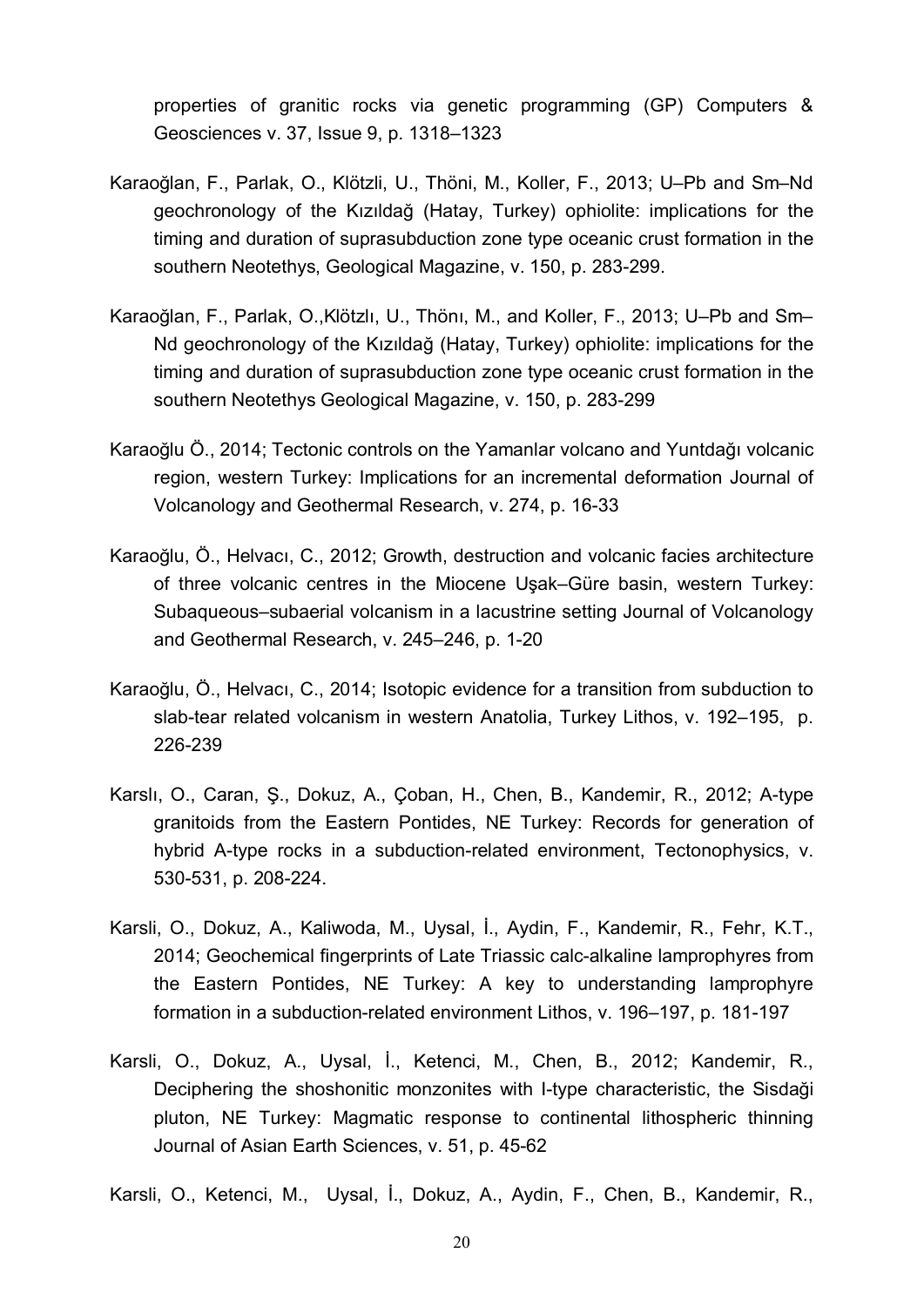Wijbrans J., 2011; Adakite-like granitoid porphyries in the Eastern Pontides, NE Turkey: Potential parental melts and geodynamic implications Lithos, v. 127, Issues 1–2, p. 354-372

- Kaygusuz, A., Arslan, M., Siebel, W., Sipahi, F., İlbeyli, N., Temizel, İ., 2014; LA-ICP MS zircon dating, whole-rock and Sr–Nd–Pb–O isotope geochemistry of the Camiboğazı pluton, Eastern Pontides, NE Turkey: Implications for lithospheric mantle and lower crustal sources in arc-related I-type magmatism Lithos, v. 192–195, p. 271-290
- Kaygusuz, A., Arslan, M., Siebel, W., Şen, C., 2011; Geochemical and Sr-Nd Isotopic Characteristics of Post-Collisional Calc-Alkaline Volcanics in the Eastern Pontides (NE Turkey), Turkish J. Earth Sci., v. 20, issue 1, p. 137-159.
- Kaygusuz, A., Şen C., 2011; Calc-alkaline I-type plutons in the eastern Pontides, NE Turkey: U–Pb zircon ages, geochemical and Sr–Nd isotopic compositions Chemie der Erde - Geochemistry, v. 71, Issue 1, p. 59-75
- Kaypak, B., Gökkaya, G., 2012; 3-D imaging of the upper crust beneath the Denizli geothermal region by local earthquake tomography, western Turkey Journal of Volcanology and Geothermal Research, v. 211–212, p. 47-60
- Kazancı, N., Boyraz, S., Özkul, M., Alçiçek, M.C., Kadıoğlu, Y.K., 2012; Late Holocene terrestrial tephra record at western Anatolia, Turkey: Possible evidence of an explosive eruption outside Santorini in the eastern Mediterranean, [Global and Planetary Change,](http://www.sciencedirect.com/science/journal/09218181) [v. 80-81,](http://www.sciencedirect.com/science/journal/03756742/112/supp/C) p. 36–50.
- Kele, S., Özkul, M., Gökgöz, A., Shen, C.C., Forizs, I., Baykara, M.O., Alçiçek, M.C., 2011; Geochemical study and U/Th dating of the Akköy fissure ridge travertine (SW-Turkey): Paleoclimatic and paleoseismic interpretations, Mineralogical Magazine, v. 75, issue 3, p. 1133-1260.
- Keskin, M., Lebedev, V., Oyan, V.A., Chugaev, A., Genç, Ş.C., Sharkov, E.V., Ünal, E., Aysal, N., 2011; Magmatic Evolution of the Eastern Anatolian High Plateau, E Turkey. Goldschmidt 2011, Prague, Mineralogical Magazine, Goldschmidt Conference Abstracts, volume 75, issue 3, p 1176.
- Keskin, M., Oyan, V., Lebedev, V.A., Chugaev, A., Genç, Ş.C., Sharkov, E.V., Ünal, E., Aysal, N., 2011; Magmatic evolution of the Eastern Anatolian High Plateau, E. Turkey, Mineralogical Magazine, v. 75, issue 3, p. 1133-1260.

Keskin, M., Oyan, V., Lebedev, V.A., Chugaev, A.V., Ünal, E., Sharkov, E.V., Genç,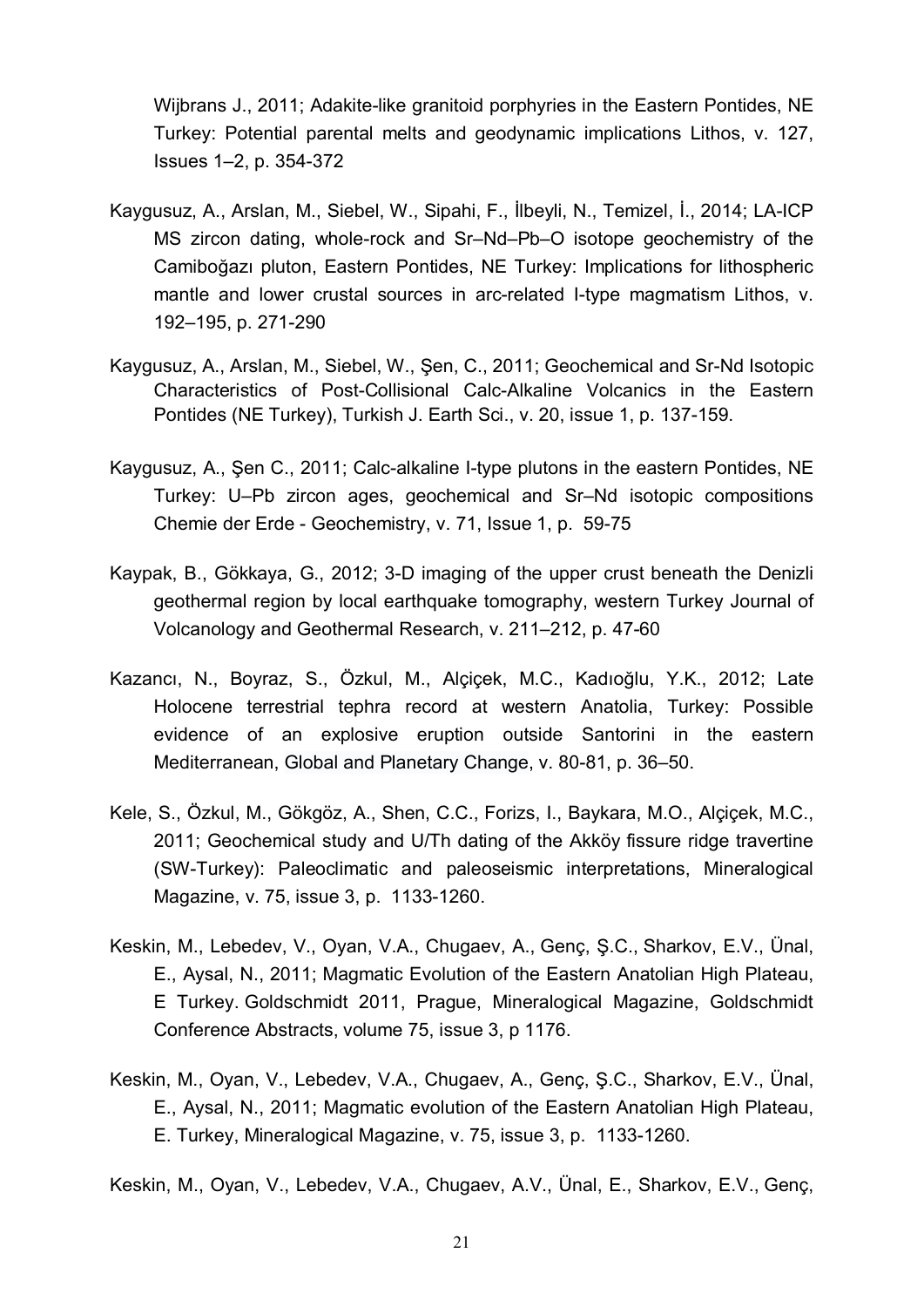Ş.C.,Aysal, N., Duru, O., 2012; Doğu Anadolu Neovolkanik provensi'nde petrolojik süreçlerin zaman ve mekan içinde değişimleri ve bunların jeodinamik anlamı. V. Jeokimya Sempozyumu, 23-25 Mayıs 2012, Pamukkale Üniversitesi.

- Keskin, M., Oyan, V., Lebedev, V.A., Sharkov, E.V., Chugaev, A.V., Ünal, E., Genç, Ş.C.,Aysal, N., 2012; Doğu Anadolu`nun Magmatik Ve Jeodinamik Evrimi. 65. Türkiye Jeoloji Kurultayı, 2-6.Nisan.2012, MTA, Ankara, Bildiri Özleri Kitabı, 372-373.
- Keskin, M., Oyan, V., Sharkov, E., Lebedev, V.A., Chugaev, A.V., Genç, Ş.C., Ünal, E., Aysal, N., Duru, O., Kavak, O., 2013; Magmatism and geodynamics of Eastern Turkey. Geophysical Research Abstracts Vol. 15, EGU2013-12874-2, 2013 EGU General Assembly 2013.
- Keskin, M., Oyan, V., Genç, Ş.C., Aysal, N., Ünal, E., 2014; Ağırkaya kalderasının magma odası süreçlerinin petrolojik modellemesi, Doğu Anadolu. 67. Türkiye Jeoloji Kurultayı, 14-18.Nisan.2014, MTA, Ankara, Bildiri Özetleri, 454.
- Keskin, M., Oyan, V., Genç, Ş.C., Ünal, E., Aysal, N., 2013; Doğu Anadolu çarpışma zonunda yeni keşfedilen dev bir resurgent kaldera: Ağırkaya kalderasının petrolojisi ve jeokimyası. 66. Türkiye Jeoloji Kurultayı. Bildiriler. 1-5.Nisan.2013, ODTÜ Kültür ve Kongre Merkezi, Ankara.
- Keskin, M., Sharkov, E.V., Lebedev, V.A., Chugaev, A.V., Oyan, V., Genç, Ş.C., Ünal, E., Aysal, N., 2012; Magmatism and Geodynamics of Eastern Turkey. Geophysical Research Abstracts V. 14, EGU2012-12748-2,2012.
- Keskin, M., Genç, Ş.C., Özeren, M.S., Aysal, N., Şaroğlu, F., Karaoğlu, Ö., Özdemir, Y., Ünal, E., Göğüş, O., 2013; Tectono-magmatic processes across the Arabian-Eurasian collision zone and their geodynamic significance: an integrated geological, petrological, geochemical and geochronological study of the post-collisional Cenozoic volcanic units displaying a transition from orogenic to anorogenic nature across a geotraverse from Caucasus to Arabian foreland. TÜBİTAK-RFBR (Rusya Bilimler Akademisi) Ortak Projesi Proje No: 108Y222.
- [Koçak,](http://www.sciencedirect.com/science/article/pii/S0375674211001701) K., [Zedef,](http://www.sciencedirect.com/science/article/pii/S0375674211001701) V., [Kansun,](http://www.sciencedirect.com/science/article/pii/S0375674211001701) G., 2011; Magma mixing/mingling in the Eocene Horoz (Nigde) granitoids, Central southern Turkey: evidence from mafic microgranular enclaves, [Mineralogy and Petrology,](http://link.springer.com/journal/710) [v. 103,](http://www.sciencedirect.com/science/journal/03756742/112/supp/C) [1-4,](http://link.springer.com/journal/710/103/1/page/1) p. 149-167.
- Koçbulut, F., Akpınar, Z., Tatar, O., Piper, J.D.A., Roberts, A.P., 2013; [Palaeomagnetic study of the Karacada](http://www.sciencedirect.com/science/article/pii/S004019511300454X)ğ Volcanic Complex, SE Turkey: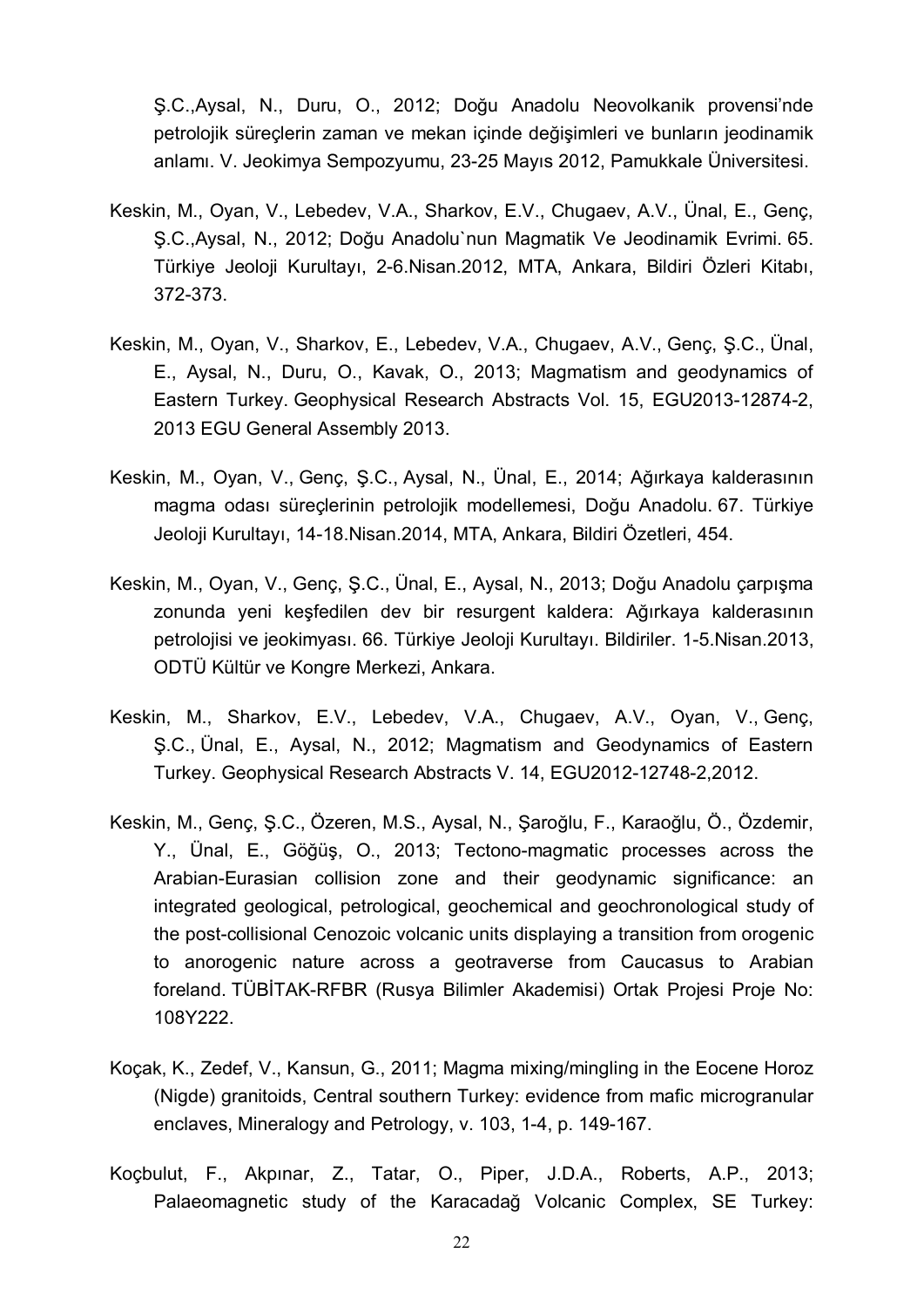[Monitoring Neogene anticlockwise rotation of the Arabian Plate,](http://www.sciencedirect.com/science/article/pii/S004019511300454X) [Tectonophysics,](http://www.sciencedirect.com/science/journal/00401951) v. 608, p. 1007-1024.

- Koksal, S., Toksoy-Koksal, F., Goncuoglu, M.C., Moller, A., Gerdes, A., Frei, D., 2013; Crustal source of the Late Cretaceous Satansarı monzonite stock (central Anatolia-Turkey) and its significance for the Alpine geodynamic evolution. Journ Geodyn, 65, 82– 93.
- Koralay, T., Kadıoğlu, Y.K., 2011;Monitoring of plagiogranite of the Yeşilova Ophiolite: Geochemistry and confocal Raman spectroscopy, Southwest Anatolia, Turkey, Mineralogical Magazine, v. 75, issue 3, p. 1133-1260.
- Koralay, T., Kadıoğlu, Y.K., Jiang, S.Y., Deniz, K., Güllü , B., 2013; Origin of High-K Ignimbrite in the Miocene Volcanism Surrounding U\$ak Region (Western Turkey): Rb-Sr, Sm-Nd Isotopic Evidence, Mineralogical Magazine, v. 77 issue 5, p. 1414-1534.
- Koralay, T., Kadioglu, Y.K., 2011; Peter Davis Weak compositional zonation in a silicic magmatic system: Incesu ignimbrite, Central Anatolian Volcanic Province (Kayseri – Turkey) Journal of Asian Earth Sciences, v. 40, Issue 1, p. 371-393
- [Koralay,](http://www.sciencedirect.com/science/article/pii/S0375674211001701) O.E., Candan, O., Chen, F., Akal, C., [Oberhänsli,](http://link.springer.com/search?facet-author=%22R.+Oberh%C3%A4nsli%22) R., Satır, M., Dora, O.Ö., 2012; Pan-African magmatism in the Menderes Massif: geochronological data from leucocratic tourmaline orthogneisses in western Turkey, [International](http://link.springer.com/journal/531) [Journal of Earth Sciences,](http://link.springer.com/journal/531) [v. 101,](http://www.sciencedirect.com/science/journal/03756742/112/supp/C) [Issue](http://link.springer.com/journal/710/103/1/page/1) 8, p. 2055-2081.
- Kozlu, H., Rudashevsky, V., 2013; Petrogenesis of mafic-ultramafic rocks from the Berit metaophiolite massif: implications for REE, PGE, base metal and Al-rich chromitite composition, Mineralogical Magazine, v. 77 issue 5, p. 1414-1534.
- Köksal, S., Möller, A., Göncüoğlu, M.C., Frei, D., Gerdes, A., 2012; Crustal homogenization revealed by U–Pb zircon ages and Hf isotope evidence from the Late Cretaceous granitoids of the Agaçören intrusive suite (Central Anatolia/Turkey), Contributions to Mineralogy and, v. 163, [Issue 4,](http://link.springer.com/journal/410/163/4/page/1) p. 725-743.
- Köksal, S., Toksoy-Köksal, F., Göncüoglu, M.C., Möller, A., Gerdes, A., Frei, D., 2013; 3.8 Ga zircons sampled by Neogene ignimbrite eruptions in Cent. Anatolia: Comment. Geology, 42, e307.
- Köprübaşı, N., Güçtekin, A., Çelebi, D., Kirmaci M. Z., 2014; Mineral chemical constraints on the petrogenesis of mafic and intermediate volcanic rocks from the Erciyes and Hasandağ volcanoes, Central Turkey Chemie der Erde -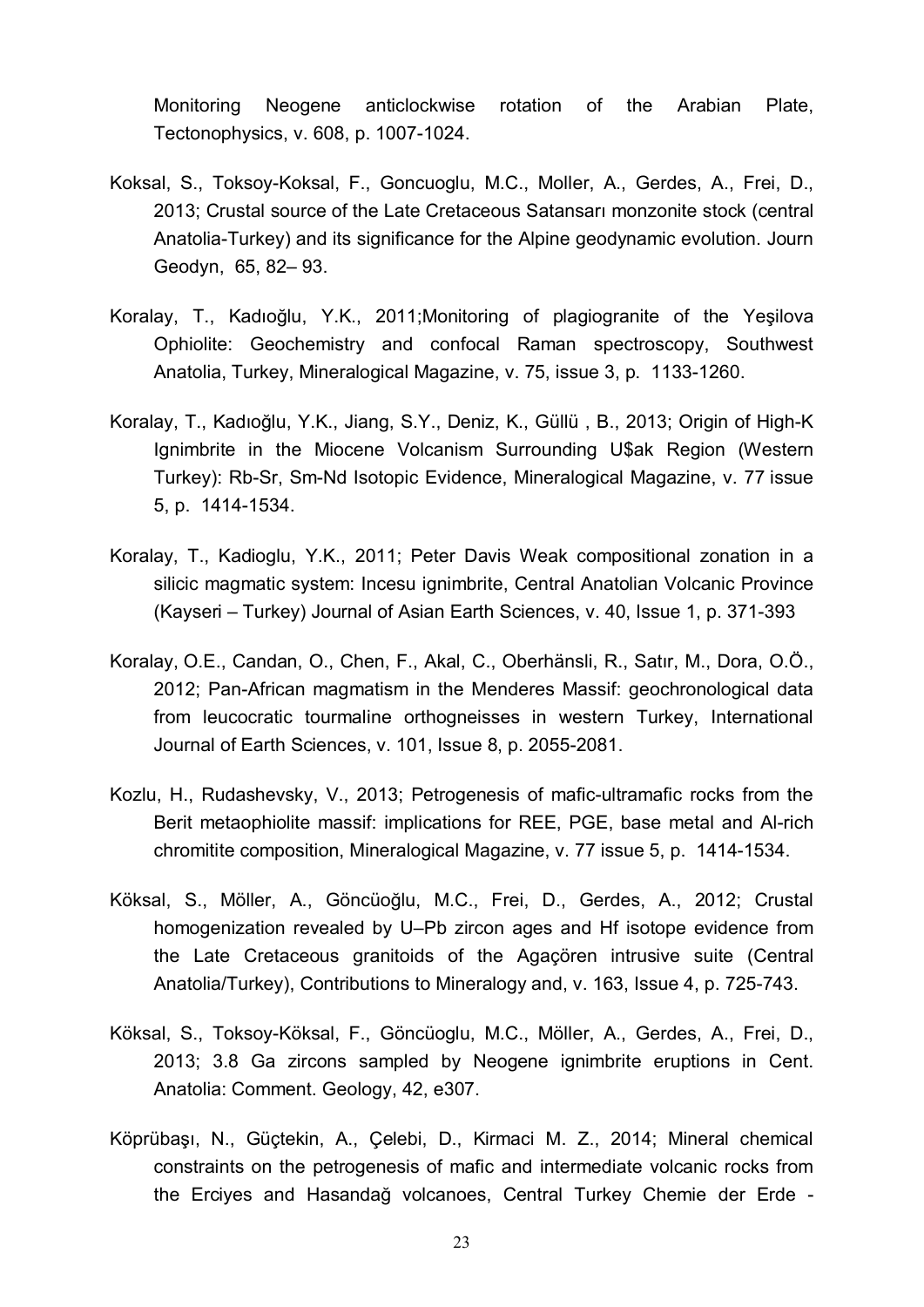Geochemistry, v. 74, Issue 4, p. 585-600

- Kumral, M., Budakoğlu, M., 2013; Organic genesis of the sulphur occurences and their relationship with black shales in the Isparta Region, SW, Turkey, Mineralogical Magazine, v. 77 issue 5, p. 1414-1534.
- Kuşcu, İ., Tosdal, R.M., Gencalioğlu-Kuşcu, G., Friedman, R., and Ullrich, T.D., 2013; Late Cretaceous to Middle Eocene Magmatism and Metallogeny of a Portion of the Southeastern Anatolian Orogenic Belt, East-Central Turkey Economic Geology, v. 108, p. 641-666
- Külah, T., Kadır, S., Gürel, A., Eren, M., and Önalgil, N., 2014; Minerology, Geochemistry, And Genesis Of Mudstones in The Upper Miocene Mustafapaşa Member of The Ürgüp Formation in The Cappadocia Region, Central Anatolia, Turkey Clays and Clay Minerals, v. 62, p. 267-285
- Kürkçüoğlu, B., Furman, T., Pickard, M., Şen, E., Hanan, B., Şen, P., Sayıt, K., Yürür, T., 2013; Isotopic and Geochemical Constraints on the Origin of PostCollisional Mafic Tholeiites from Erkilet, Central Anatolia, Mineralogical Magazine, v. 77 issue 5, p. 1414-1534.
- Lepetit, P., Viereck, L., Piper, J.D.A., Sudo, M., Gürel, A., Çopuroğlu, İ., Gruber, M., Mayer, B., Koch, M., Tatar, O., Gürsoy H., 2014; 40Ar/39Ar dating of ignimbrites and plinian air-fall layers from Cappadocia, Central Turkey: Implications to chronostratigraphic and Eastern Mediterranean palaeoenvironmental record Chemie der Erde - Geochemistry, v. 74, Issue 3, p. 471-488
- Lustrino, M., Keskin, M., Mattioli, M., Kavak, O., 2012; Heterogeneous mantle sources feeding the volcanic activity of Mt. Karacadağ (SE Turkey) Journal of Asian Earth Sciences, v. 46, p. 120-139
- Medard, E., Le Pennec, J.L., Francomme, J.E., Temel, A., Nauret, F., 2013; Reconstructing the magma feeding system of the Cappadocian ignimbrites (Turkey) through amphibole thermobarometry, Mineralogical Magazine, v. 77 issue 5, p. 1661-1817.
- Mehmet Keskin, Vladimir A.. Lebedev, Evgenii V. Sharkov, Andrey V. Chugaev, Vural Oyan, Esin Ünal, Şükrü Can Genç, Namık Aysal, Y. Özdemir, Özgür Karaoğlu, M. S. Özeren, 2011; Kafkasya'dan Arap ön-ülkesine uzanan bir jeotravers boyunca çarpışma kökenli Senozoik volkanitlerinin jeolojik, petrolojik, jeokimyasal ve jeokronolojik incelemesine ait ilk bulgular. 64. Türkiye Jeoloji Kurultayı, 25-29.Nisan.2011, Ankara, Bildiri Özleri Kitabı, s.172-173.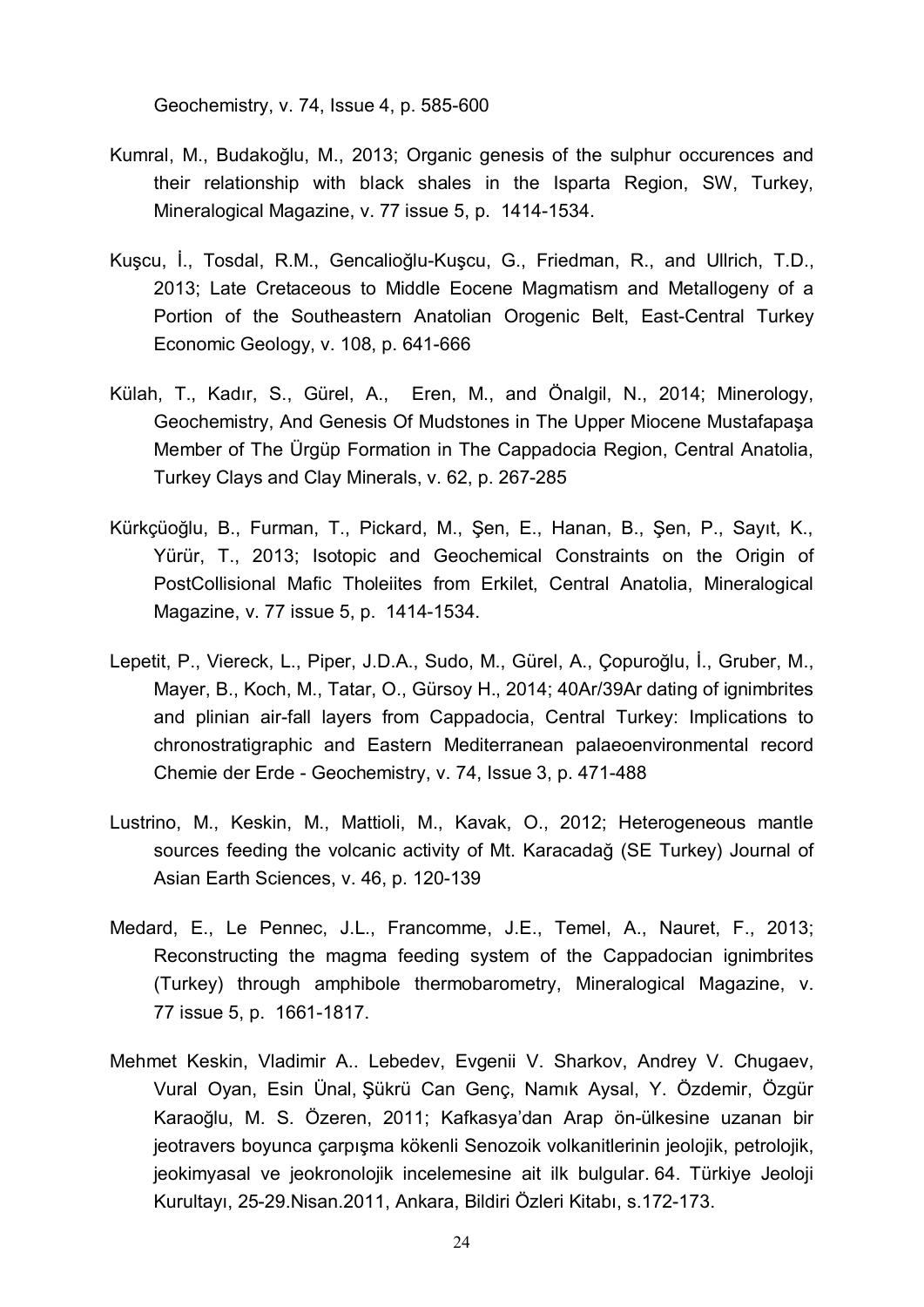- Mikes,T., Mulch,A., Schemmel,F., Cosentino,D., Rojay,B.,and Aydar,E., 2012. Late Miocene Central Anatolian uplift and orographic rainout from stable hydrogen and oxygen isotope records. Goldschmitt Conference abstract, Mineralogical Magazine, p. 2107.
- Mutlu, H., Aldanmaz, E., Stuart, F.M., Aral, D., Güleç, N., Hilton, D.R., 2013; Helium isotope compositions of geothermal fluids and alkaline volcanics in Turkey: A comparative assessment for crust-mantle Dynamics, Mineralogical Magazine, v. 77 issue 5, p. 1661-1817.
- Mutlu, H., Güleç, N., Hilton, D.R., Aydın, H., Halldórsson, S.H., 2012; [Spatial](http://www.sciencedirect.com/science/article/pii/S000925411200054X) [variations in gas and stable isotope compositions of thermal fluids around Lake](http://www.sciencedirect.com/science/article/pii/S000925411200054X) [Van: Implications for crust–mantle dynamics in eastern Turkey,](http://www.sciencedirect.com/science/article/pii/S000925411200054X) Chemical Geology, v. 300-301, p. 165-176.
- Oyan, V., Keskin, M., Özdemir, Y., 2013; Geochemistry and Petrology of the Tımar basaltic volcanism in the northeast of Lake Van, Mineralogical Magazine, v. 77 issue 5, p. 1869-1909.
- Oyman, T., Özgenç, İ., Tokcaer, M., Akbulut, M., 2013; Petrology, geochemistry, and evolution of the iron skarns along the northern contact of the Eğrigöz Plutonic Complex, Western Anatolia, Turkey, Turkish J. Earth Sci., v. 22, issue 1, p. 61- 97.
- Ozen, S., Goncuoglu, M.C., 2012; Origin of analcime in the Neogene Arikli Tuff, Biga Peninsula, NW Turkey. [Neues Jahrbuch für Mineralogie - Abhandlungen,](http://www.ingentaconnect.com/content/schweiz/njma) 189, 21-34.
- Özdamar, Ş., Billor, M.Z., Sunal, G., Esenli, F., Roden, M.F., 2013; First U–Pb SHRIMP zircon and  $40Ar^{39}$ Ar ages of metarhyolites from the Afyon–Bolkardag Zone, SW Turkey: Implications for the rifting and closure of the Neo-Tethys, [Gondwana Research,](http://www.sciencedirect.com/science/journal/1342937X) [v. 24, Issue 1,](http://www.sciencedirect.com/science/journal/1342937X/24/1) p. 377–391.
- Özdemir, Y., Blundy, J., Güleç, N., 2011; [The importance of fractional crystallization](http://link.springer.com/article/10.1007/s00410-011-0613-8) [and magma mixing in controlling chemical differentiation at Süphan](http://link.springer.com/article/10.1007/s00410-011-0613-8) [stratovolcano, eastern Anatolia, Turkey,](http://link.springer.com/article/10.1007/s00410-011-0613-8) [Contributions to Mineralogy and](http://link.springer.com/journal/410) [Petrology,](http://link.springer.com/journal/410) v. 162, Issue 3, p. 573-597.
- Özdemir, Y., Güleç, N., 2014; Geological and Geochemical Evolution of the Quaternary Süphan Stratovolcano, Eastern Anatolia, Turkey: Evidence for the Lithosphere–Asthenosphere Interaction in Post-Collisional Volcanism J. Petrology 55 (1): 37-62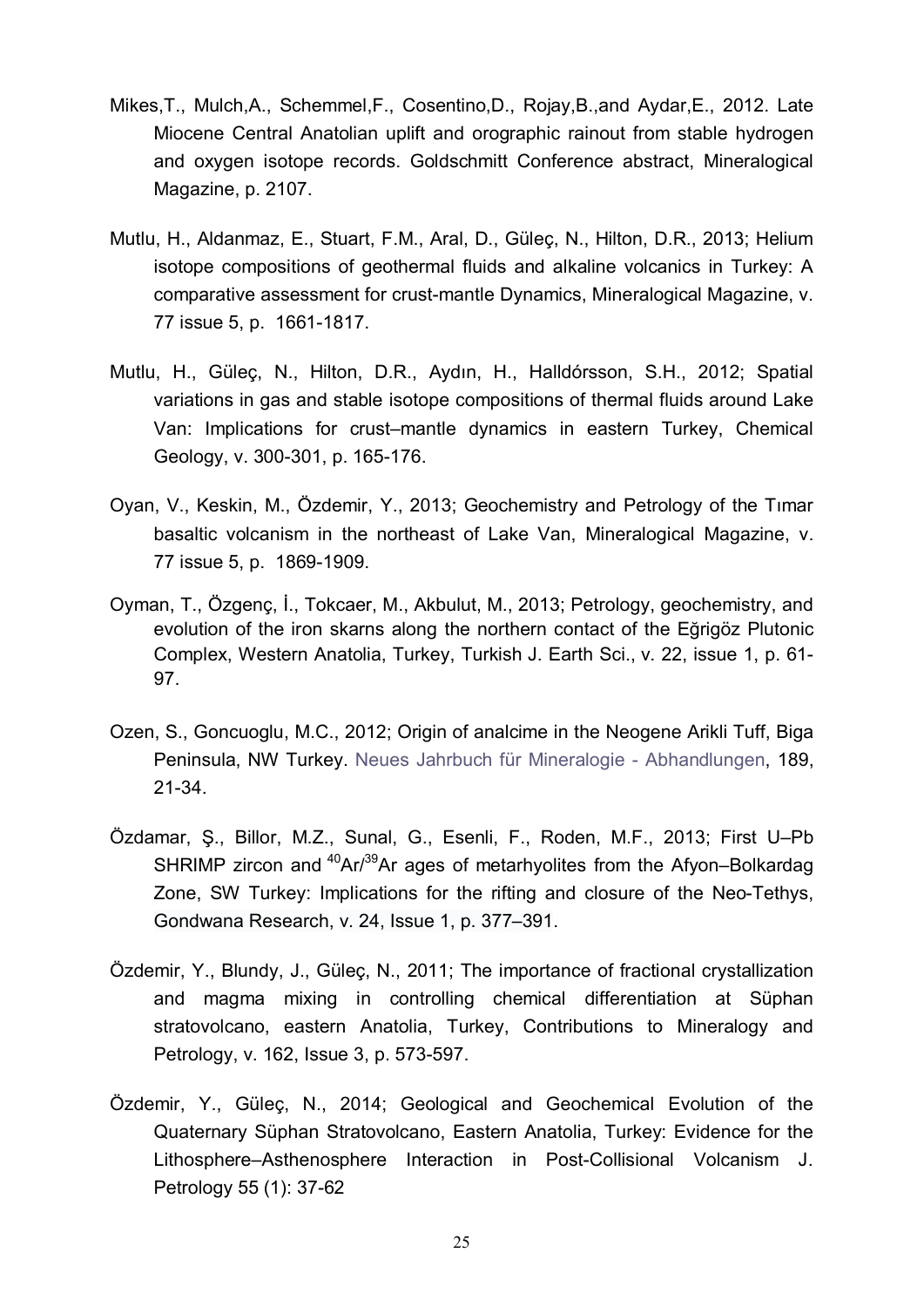- Özdemir, Y., Güleç, N., Blundy, J., 2013; Effect of Magma Mixing on the evolution of the intermediate members of Süphan Volcanics: Eastern Turkey, Mineralogical Magazine, v. 77 issue 5, p. 1869-1909.
- Özen, T., Bülbül, A., Tarcan, G., 2012; Reservoir and hydrogeochemical characterizations of geothermal fields in Salihli, Turkey Journal of Asian Earth Sciences, v. 60, p. 1-17
- Özpinar, Y., Semiz, B., and Schroeder, P.A., 2013; Zeolithes In Mafic Pyroclastic Rocks From The Sandıklı - Afyonkarahisar Region, Turkey, Clays and Clay Minerals, v. 61, p. 177-192
- Öztüfekçi-Önal, A., 2014; Güneyindeki Tersiyer Volkanitlerinin Petrografisi ve Jeokimyası. Tunceli Üniversitesi BAP Birimi, Proje No: YLTUB011-18, Proje Yöneticisi.
- Öztüfekçi-Önal, A., 2014-in progress; Tunceli Civarındaki Tersiyer Volkanizmasının Petrojenik-Jeodinamik Evrimi ve Doğu Anadolu Yığışım Karmaşası Üzerindeki Volkanizma İle İlişkisi. TÜBİTAK-ÇAYDAG Proje No: 112Y101.
- Öztürk, Y.Y., Helvacı, C., Satır, M., 2012; Geochemical and Isotopic Constraints on Petrogenesis of the Beypazarı Granitoid, NW Ankara, Western Central Anatolia, Turkey, Turkish J. Earth Sci., v. 21, issue 1, p. 53-77.
- Özvan, A., Oyan, V., 2013; The geochemical evolution of lateral and vertical direction of Delihalil volcano (Yumurtalık, Turkey), Mineralogical Magazine, v. 77 issue 5, p. 1869-1909.
- Parlak, O., Karaoğlan, F., Rızaoğlu, T., Klötzli, U., Koller, F., Billor, Z., 2013; U–Pb and <sup>40</sup>Ar–<sup>39</sup>Ar geochronology of the ophiolites and granitoids from the Tauride belt: Implications for the evolution of the Inner Tauride suture, [Journal of](http://www.sciencedirect.com/science/journal/02643707) [Geodynamics,](http://www.sciencedirect.com/science/journal/02643707) [v. 65,](http://www.sciencedirect.com/science/journal/03756742/112/supp/C) p. 22–37.
- Piper, J.D.A., Koçbulut, F., Gürsoy, H., Tatar, O., Viereck, L., Lepetit, P., Roberts, A.P., Z. Akpınar Z., 2013; Palaeomagnetism of the Cappadocian Volcanic Succession, Central Turkey: Major ignimbrite emplacement during two short (Miocene) episodes and Neogene tectonics of the Anatolian collage Journal of Volcanology and Geothermal Research, v. 262, p. 47-67
- Platevoet, B., Elitok, Ö., Guillou, H., Bardintzeff, J. M., Yagmurlu, F., Nomade, S., Poisson, A., Deniel, C., Özgür N., 2014; Petrology of Quaternary volcanic rocks and related plutonic xenoliths from Gölcük volcano, Isparta Angle, Turkey: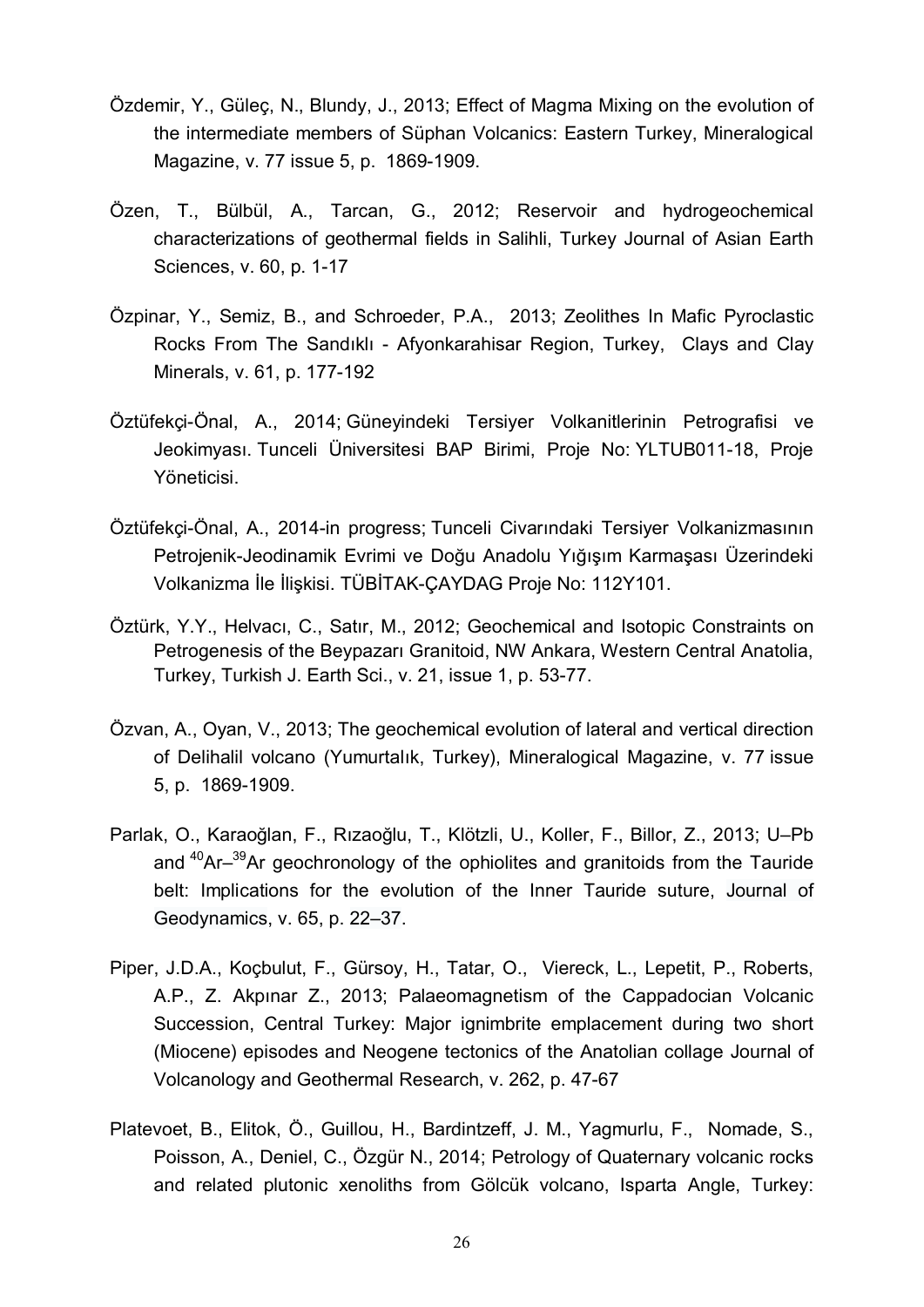Origin and evolution of the high-K alkaline series Journal of Asian Earth Sciences, v. 92, p. 53-76

- Prelević, D., Akal, C., Foley, S. F.,R., Romer, L., Stracke, A., P. Van Den, Bogaard, 2012; Ultrapotassic Mafic Rocks as Geochemical Proxies for Post-collisional Dynamics of Orogenic Lithospheric Mantle: the Case of Southwestern Anatolia, Turkey. J. Petrology 53 (5): 1019-1055
- [Revan,](http://www.sciencedirect.com/science/article/pii/S0375674211001701) M.K., [Genç,](http://www.sciencedirect.com/science/article/pii/S0375674211001701) Y., [Maslennikov,](http://www.sciencedirect.com/science/article/pii/S0375674211001701) V.V., [Maslennikova](http://www.sciencedirect.com/science/article/pii/S0375674211001701), S.P., Large, R.R., Danyushevsky, L.V., 2014; Mineralogy and trace-element geochemistry of sulfide minerals in hydrothermal chimneys from the Upper-Cretaceous VMS deposits of the eastern Pontide orogenic belt (NE Turkey), [Ore Geology](http://www.sciencedirect.com/science/journal/01691368) [Reviews,](http://www.sciencedirect.com/science/journal/01691368) [v. 63,](http://www.sciencedirect.com/science/journal/03756742/112/supp/C) p. 129–149.
- Robertson, A. H.F., Ustaömer, T., 2011; Role of tectonic-sedimentary melange and Permian–Triassic cover units, central southern Turkey in Tethyan continental margin evolution Journal of Asian Earth Sciences, v. 40, Issue 1, p. 98-120
- Saka, S., Uysal, İ., Akmaz, R. M., Kaliwoda, M., Hochleitner, R., 2014; The effects of partial melting, melt–mantle interaction and fractionation on ophiolite generation: Constraints from the late Cretaceous Pozantı-Karsantı ophiolite, southern Turkey Lithos, v. 202–203, p. 300-316
- Saka, S., Uysal, İ., Akmaz, R.M., Kalieoda, M., 2013; Melting history of the Pozantı-Karsantı ophiolite, Turkey: Implications from whole-rock and mineral compositions, Mineralogical Magazine, v. 77 issue 5, p. 2018-2296.
- Sarıkaya M.A., 2012; Recession of the ice cap on Mount Ağrı (Ararat), Turkey, from 1976 to 2011 and its climatic significance Journal of Asian Earth Sciences, v. 46, p. 190-194
- Sarıkaya, M.A., Çiner, A., Zreda, M., 2015; Fairy chimney erosion rates on Cappadocia ignimbrites, Turkey: Insights from cosmogenic nuclides, [Geomorphology,](http://www.sciencedirect.com/science/journal/0169555X) [v. 234,](http://www.sciencedirect.com/science/journal/03756742/112/supp/C) p. 182–191.
- Sayıt, K., Göncüoğlu, M.C., 2013; Geodynamic evolution of the Karakaya Mélange Complex, Turkey: A review of geological and petrological constraints, [Journal of](http://www.sciencedirect.com/science/journal/02643707) [Geodynamics,](http://www.sciencedirect.com/science/journal/02643707) [v. 65,](http://www.sciencedirect.com/science/journal/03756742/112/supp/C) p. 56–65.
- Schmincke, H.U., Sumita, M., 2014; Impact of volcanism on the evolution of Lake Van (eastern Anatolia) III: Periodic (Nemrut) vs. episodic (Süphan) explosive eruptions and climate forcing reflected in a tephra gap between ca. 14 ka and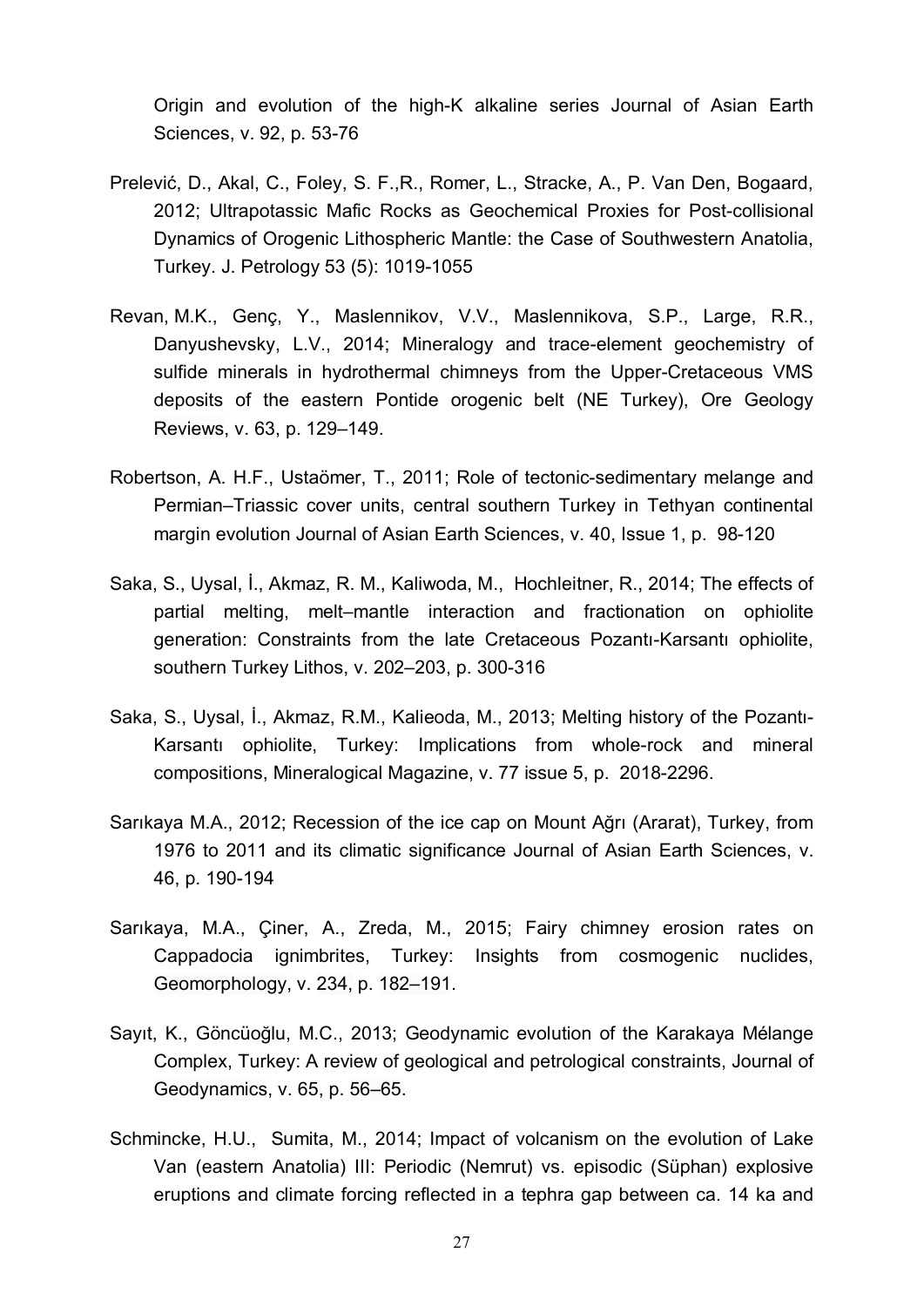ca. 30 ka Journal of Volcanology and Geothermal Research, v. 285, p. 195-213

- Schmitt, A, K., Danişik, M., Aydar, E., and Lovera, O.M., 2013. Identifying the Volcanic Eruption Depicted in a Neolithic Painting at Çatalhöyük (Turkey). GSA Meeting, Geologic Hazards in Archaeological Contexts, Geological Society of America Abstracts with Programs. Vol. 45, No. 7.
- Schmitt, A, K., Danişik, M., Aydar, E., Lovera, O.M., 2014. Identifying the Volcanic Eruption Depicted in a Neolithic Painting at Çatalhöyük (Turkey). PLOSONE, January, Volume 9, Issue 1, e84711.
- Schmitt, A.K., Danišík, M., Siebel, W., Elitok, Ö., Chang, Y.W., Shen, C.C., 2014; Late Pleistocene zircon ages for intracaldera domes at Gölcük (Isparta, Turkey) Journal of Volcanology and Geothermal Research, v. 286, p. 24-29
- Schmitt, A.K., Danišík, M., Evans, N.J., Siebel, W., Kiemele, E., Aydın, F., Harvey, J.C., 2011; Acigöl rhyolite field, Central Anatolia (part 1): high-resolution dating of eruption episodes and zircon growth rates, [Contributions to Mineralogy and](http://link.springer.com/journal/410) [Petrology,](http://link.springer.com/journal/410) v. 162, Issue 6, p. 1215-1231.
- Seghedi, I., Ersoy, Y. E., Helvacı C., 2013; Miocene–Quaternary volcanism and geodynamic evolution in the Pannonian Basin and the Menderes Massif: A comparative study Lithos, v. 180–181, p. 25-42
- Seghedi, I., Ersoy, Y. E., Helvacı C., 2014; Corrigendum to "Miocene–Quaternary volcanism and geodynamic evolution in the Pannonian Basin and the Menderes Massif: A comparative study [Lithos 180–181 (2013) 25–42]" Lithos, v. 190– 191, p. 522
- Semiz, B., Çoban, H., Roden, M. F., Özpınar, Y., Flower, M. F. J., 2012; McGregor H., Mineral composition in cognate inclusions in Late Miocene–Early Pliocene potassic lamprophyres with affinities to lamproites from the Denizli region, Western Anatolia, Turkey: Implications for uppermost mantle processes in a back-arc setting Lithos, v. 134–135, p. 253-272
- Sharp, W.E., Mittwede,S.K., 2011; Late-medieval plagioclase-titanaugite-bearing Iron Slags of the Yapraklı Area (Çankırı), Turkey, Turkish J. Earth Sci., v. 20, issue 3, p. 321-335.
- Shin, T.A., Catlos, E.J., Jacob, L., Black, K., 2013; [Relationships between very high](http://www.sciencedirect.com/science/article/pii/S0040195112004295) [pressure subduction complex assemblages and intrusive granitoids in the](http://www.sciencedirect.com/science/article/pii/S0040195112004295) Tavşanlı [Zone, Sivrihisar Massif, central Anatolia,](http://www.sciencedirect.com/science/article/pii/S0040195112004295) [Tectonophysics,](http://www.sciencedirect.com/science/journal/00401951) [v. 595–596,](http://www.sciencedirect.com/science/journal/03756742/112/supp/C)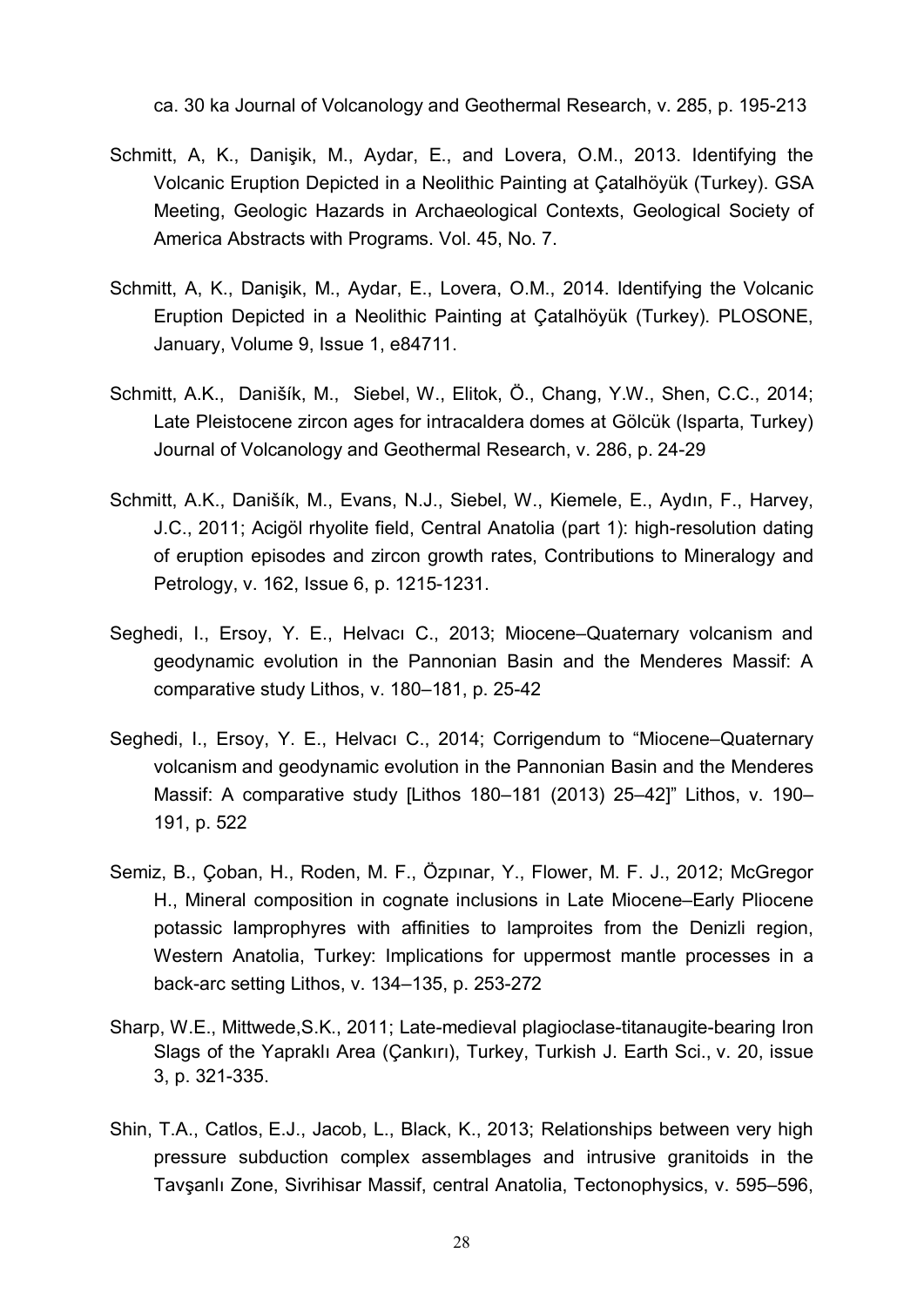p. 183-197.

- Siebel, W., Schmitt, A.K., Danışık, M., Aydın, F., Kiemele, E., 2011; Eruptive history and chemical evolution of the Acigöl volcanic field, central Anatolia, Turkey, based on geochemical and isotopic (Sr-Nd-Pb, ! 18O) constraints and ion microprobe zircon analysis, Mineralogical Magazine, v. 75, issue 3, p. 1772- 1978.
- Sipahi, F., Sadıklar, M. B., Şen C., 2014; Geochemical and Sr–Nd isotopic characteristics of Murgul (Artvin) volcanic rocks in the Eastern Black Sea Region (Northeast Turkey) Chemie der Erde - Geochemistry, v. 74, Issue 3, p. 331-342
- Sumita, M., Schmincke, H.U., 2013; Impact of volcanism on the evolution of Lake Van II: Temporal evolution of explosive volcanism of Nemrut Volcano (eastern Anatolia) during the past ca. 0.4 Ma Journal of Volcanology and Geothermal Research, v. 253, p. 15-34
- Şahin, S.., Aysal, N., Güngör, Y., 2012; Petrogenesis of Late Cretaceous Adakitic Magmatism in the İstanbul Zone (Çavuşbaşı Granodiorite, NW Turkey), Turkish J. Earth Sci., v. 21, issue 6, p. 1029-1045.
- Şahin, S.Y., Aysal, N., Güngör, Y., Peytcheva, I., Neubauer, F., 2014; Geochemistry and U–Pb zircon geochronology of metagranites in Istranca (Strandja) Zone, NW Pontides, Turkey: Implications for the geodynamic evolution of Cadomian orogeny, [Gondwana Research,](http://www.sciencedirect.com/science/journal/1342937X) [v. 26, Issue 2,](http://www.sciencedirect.com/science/journal/1342937X/26/2) p. 755–771.
- Şen, A.D., Uysal, İ., Godard, M. Saka, S., Akmaz, R.M., Kaliwoda, M., Bağcı, U., 2013; Trace element composition of clinopyroxenes from the Kızıldağ ophiolite (S-Turkey): Implication for multi-stage fractionational melting in a SSZ setting, Mineralogical Magazine, v. 77 issue 5, p. 2018-2296.
- Şen, E., Aydar, E., Bayhan, H., Gourgaud, A., 2014; Alkali Bazalt ve Piroklastik Çökellerin Volkanolojik Özellikleri, Kula Volkanları, Batı Anadolu ,Yerbilimleri, 35 (3), 219-252
- Şen, E., Aydar,E., Bayhan, H., Gourgaud, A., Cakir, U., 2014. Ultramafic Enclaves in Alkaline Basalts, Kula Volcanic Field (KVF), Western Anatolia, Turkey. 67th Turkish Geological Congress, April-2014.
- Şen, P., Şen, E., 2013; Ankara GB'sında Yer Alan Oyaca- Kedikayası- Boyalık (Orta Anadolu, Türkiye) Adakitlerinin Petrojenetik Özellikleri : Yitim Dilimi Kökenli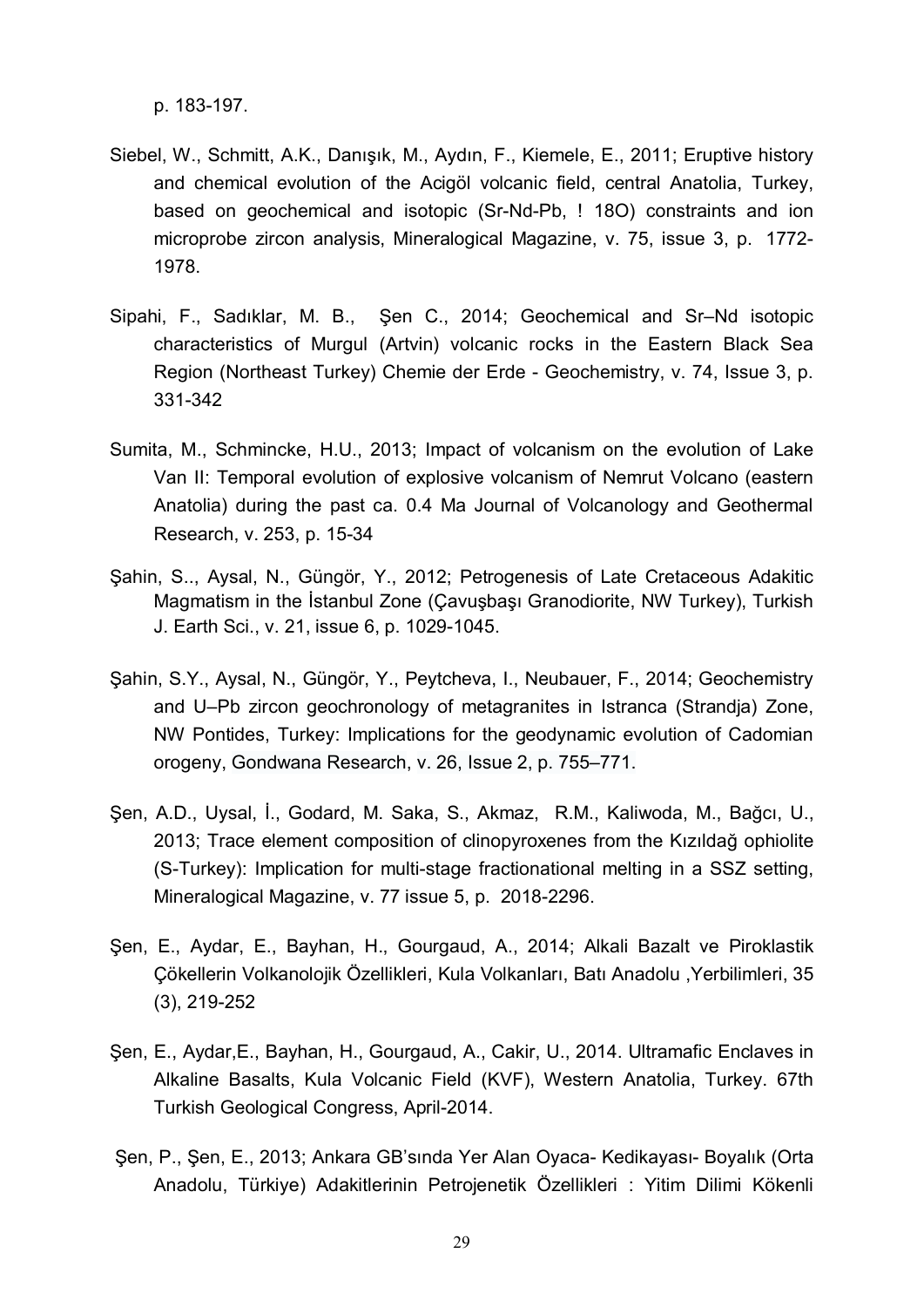Ergiyik Metasomatizmasına Kanıtlar, MTA Dergisi 146 : 81-92

- Şengün, F., Yiğitbaş, E., Tunç, İ.O., 2011; Geology and Tectonic Emplacement of Eclogite and Blueschists, Biga Peninsula, Northwest Turkey, Turkish J. Earth Sci., v. 20, issue 3, p. 273-285.
- Telsiz, S., Temel, A., Gourgaud, A., 2011; Origin of Miocene volcanic rocks from Eskisehir, NW Anatolia, Turkey, Mineralogical Magazine, v. 75, issue 3, p. 1979-2044.
- Temiz, U., 2012; Yozgat-Sorgun Havzasındaki Bazaltik Daykların Konumları: Lütesiyen'deki Gerilme Durumu Türkiye Jeoloji Bülteni Cilt 55, Sayı 3
- Temizel İ., 2014; Petrochemical evidence of magma mingling and mixing in the Tertiary monzogabbroic stocks around the Bafra (Samsun) area in Turkey: implications of coeval mafic and felsic magma interactions, [Mineralogy and](http://link.springer.com/journal/710) [Petrology,](http://link.springer.com/journal/710) [v. 108](http://www.sciencedirect.com/science/journal/03756742/112/supp/C), [Issue](http://link.springer.com/journal/710/103/1/page/1) 3, p. 353-370.
- Temizel, İ., Arslan, M., Ruffet, G., Peucat, J.J., 2012; Petrochemistry, geochronology and Sr–Nd isotopic systematics of the Tertiary collisional and post-collisional volcanic rocks from the Ulubey (Ordu) area, eastern Pontide, NE Turkey: Implications for extension-related origin and mantle source characteristics Lithos, v. 128–131, p. 126-147
- Tetiker, S., Yalçın, H., 2013; Ulaş (Sivas Havzası) Çevresindeki Eosen Yaşlı Volkaniklastik Kayaçların Mineralojisİ Türkiye Jeoloji Bülteni Cilt 56, Sayı 3
- Tezel, T., Shibutani, T., Kaypak B., 2013; Crustal thickness of Turkey determined by receiver function Journal of Asian Earth Sciences, v. 75, 5 p. 36-45
- Tiryaki, C., Ekici, T., 2012; Çarpışma Sonrası Kalk-Alkalin Yozgat Volkaniklerinin Petrolojisi Türkiye Jeoloji Bülteni Cilt 55, Sayı 1
- Topuz, G., Göçmengil, G., Rolland, Y., Çelik, Ö.F., Zack, T., and Schmitt, A.K., 2013; Jurassic accretionary complex and ophiolite from northeast Turkey: No evidence for the Cimmerian continental ribbon *Geology*, v. 41, p. 255-258
- Topuz, G., Okay, A.,I., Altherr, R., Schwarz, W. H., Siebel, W., Zack, T., Satır, M., Şen C., 2011; Post-collisional adakite-like magmatism in the Ağvanis Massif and implications for the evolution of the Eocene magmatism in the Eastern Pontides (NE Turkey) Lithos, v. 125, Issues 1–2, p. 131-150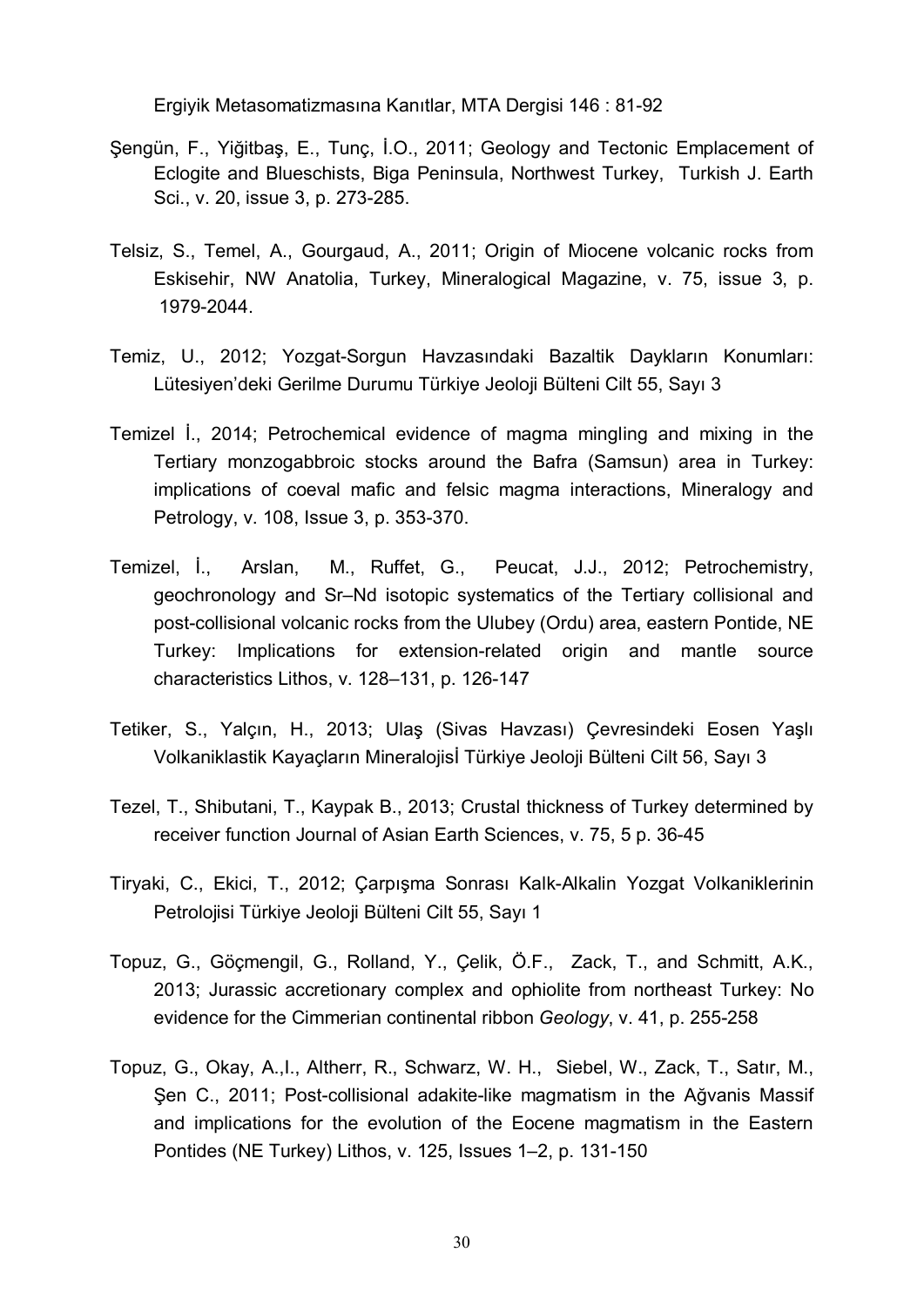- Ulusoy, I., Labazuy, P., Aydar, E., 2012. STCorr: An IDL code for the image based retrieval of altitude and aspect effects on night time TIR imagery. Computer and Geosciences. 43 ,63-72.
- Ulusoy, I., Labazuy, P., Aydar, E., 2013. Multi-directional derivation of selfpotential/elevation gradient (Ce) maps – swirl procedure. Near Surface Geophysics, Vol 11, No 3, pp. 275 – 282.
- Ulusoy, İ., Çubukçu, H.E., Aydar, E., Labazuy, P., Ersoy, O., Şen, E., Gourgaud,A., 2012; Volcanological evolution and caldera forming eruptions of Mt. Nemrut (Eastern Turkey) Journal of Volcanology and Geothermal Research, v. 245– 246, p. 21-39
- Ural, M., Goncuoglu, M.C, Tekin, U.K., Aslan, M., 2013; Geology and geodynamic interpretation of the volcanic rocks of the Yüksekova Complex in Elazıg and surroundings. 19. Int. Petroleum and Natural Gas Congress, Proceedings, 317- 319.
- Ustaömer, P.A., Ustaömer, T., Gerdes, A., [Robertson,](http://www.sciencedirect.com/science/article/pii/S1342937X11002048) A.H.F., Collins, A.S., 2012; Evidence of Precambrian sedimentation/magmatism and Cambrian metamorphism in the Bitlis Massif, SE Turkey utilising whole-rock geochemistry and U–Pb LA-ICP-MS zircon dating, [Gondwana Research,](http://www.sciencedirect.com/science/journal/1342937X) [v. 21, Issue 4,](http://www.sciencedirect.com/science/journal/1342937X/19/2) p. 1001–1018.
- Ustaömer, P.A., Ustaömer, T., Robertson, A., 2012; Ion Probe U-Pb Dating of the Central Sakarya Basement: A peri-Gondwana Terrane Intruded by Late Lower Carboniferous Subduction/Collision-related Granitic Rocks, Turkish J. Earth Sci., v. 21, issue 6, p. 905-932.
- Ustaömer, P.A., Ustaömr, T., Gerdes, A., Robertson, A.H.F., Zulauf, G., 2013; Discovery of a Triassic magmatic arc source for the Permo-Triassic Karakaya subduction complex, NW Turkey, Mineralogical Magazine, v. 77 issue 5, p. 2371-2382.
- [Ustaömer,](http://www.sciencedirect.com/science/article/pii/S0375674211001701) P.A., [Ustaömer](http://www.sciencedirect.com/science/article/pii/S0375674211001701), T., [Gerdes](http://www.sciencedirect.com/science/article/pii/S0375674211001701), A., Zulauf, G., 2011; Detrital zircon ages from a Lower Ordovician quartzite of the İstanbul exotic terrane (NW Turkey): evidence for Amazonian affinity, [International Journal of Earth Sciences,](http://link.springer.com/journal/531) [v. 100,](http://www.sciencedirect.com/science/journal/03756742/112/supp/C) [Issue](http://link.springer.com/journal/710/103/1/page/1) 1, p. 23-41.
- Ustunisik, G., Kilinc A., 2011; The role of fractional crystallization, magma recharge, and magma mixing in the differentiation of the Small Hasandag volcano, Central Anatolia, Turkey Lithos, v. 125, Issues 3–4, p. 984-993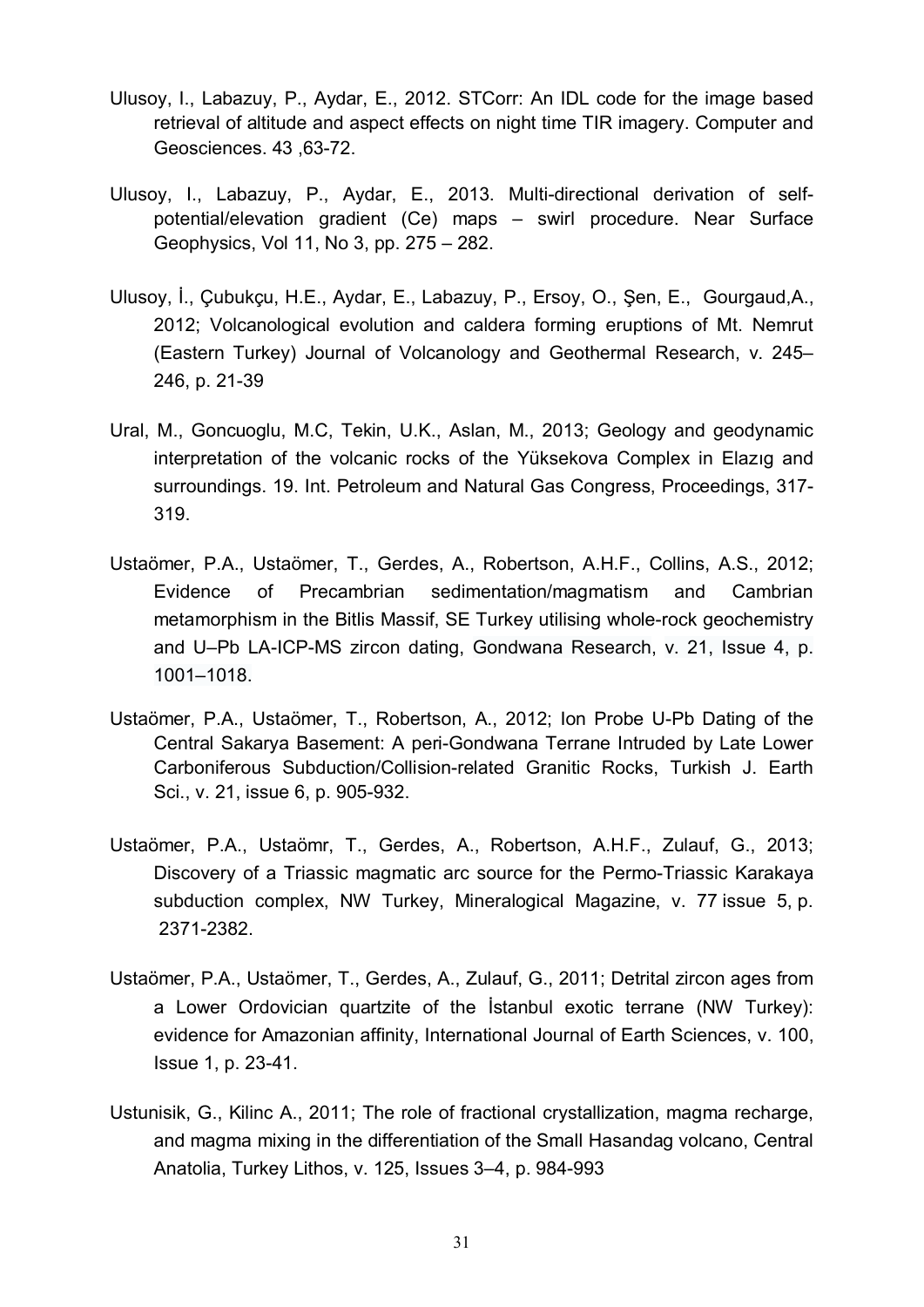- Ustunisik, G., Kilinc, A., Nielsen, R. L., 2014; New insights into the processes controlling compositional zoning in plagioclase Lithos, v. 200–201, p. 80-93
- Uysal, İ., Ersoy, E. Y., Karslı, O., Dilek, Y., Sadıklar, M. B., Ottley, C. J., Tiepolo, M., Coexistence T. M., 2012; of abyssal and ultra-depleted SSZ type mantle peridotites in a Neo-Tethyan Ophiolite in SW Turkey: Constraints from mineral composition, whole-rock geochemistry (major–trace–REE–PGE), and Re–Os isotope systematics Lithos, v. 132–133, p. 50-69
- Uysal, İ., Ersoy, E.Y.,Dilek, Y., Escayola, M., Sarıfakıoğlu, E., Saka, S., Hirata, T., 2015; Depletion and refertilization of the Tethyan oceanic upper mantle as revealed by the early Jurassic Refahiye ophiolite, NE Anatolia—Turkey, [Gondwana Research,](http://www.sciencedirect.com/science/journal/1342937X) [v. 27, Issue 2,](http://www.sciencedirect.com/science/journal/1342937X/27/2) p. 594–611.
- [Uysal,](http://www.sciencedirect.com/science/article/pii/S0375674211001701) İ., Ş[en,](http://www.sciencedirect.com/science/article/pii/S0375674211001701) A.D., [Ersoy,](http://www.sciencedirect.com/science/article/pii/S0375674211001701) Y., Dilek, Y., Saka, S., Zaccarini, F., Escayola, M., Karslı, O., 2014; Geochemical make-up of oceanic peridotites from NW Turkey and the multi-stage melting history of the Tethyan upper mantle, [Mineralogy and](http://link.springer.com/journal/710) [Petrology,](http://link.springer.com/journal/710) [v. 108](http://www.sciencedirect.com/science/journal/03756742/112/supp/C), Issue [1,](http://link.springer.com/journal/710/103/1/page/1) p. 49-69.
- Uzaşçı-Sultanyan, S., Karabel, S.B., Kıran-Yıldırım, D., Budakoğlu, M., Karaman, M., Kumral, M., 2013; Production of The Sodium Sulphate from Acigöl by Solution Mining Method, Denizli, Mineralogical Magazine, v. 77 issue 5, p. 2371-2382.
- Ünal, E., Keskin, M., Lebedev, V.A., Chugaev, A.V., Sharkov, E.V., 2013; Petrological Implications of Temporal and Spatial Variations in Magma Chemistry of the Quaternary Tendurek Shield Volcano, Eastern Anatolian Collision Zone, Turkey, Mineralogical Magazine, v. 77 issue 5, p. 2371-2382.
- Ünal, E., Keskin, M., Lebedev, V.A., Sharkov, E.V., Lustrin, M., Mattioli, M., 2011; Petrological implications of temporal and spatial variations in magma chemistry of the Quaternary Tendurek shield volcano, Eastern Anatolian Collision Zone, Turkey, Mineralogical Magazine, v. 75, issue 3, p. 2045-2055.
- Üner , T., Çakır, Ü., 2011; Eldivan Ofiyoliti'ne (Çankırı) ait Harzburjitik Tektonitlerin Mineralojik, Petrografik ve Jeokimyasal Özellikleri (İstanbul Türkiye) MTA Dergisi, 143, 75-94, 2011
- Varol, E., Temel, A., Yürür, T., Gourgaud, A., Bellon H., 2014; Petrogenesis of the Neogene bimodal magmatism of the Galatean Volcanic Province, Central Anatolia, Turkey Journal of Volcanology and Geothermal Research, v. 280, p.